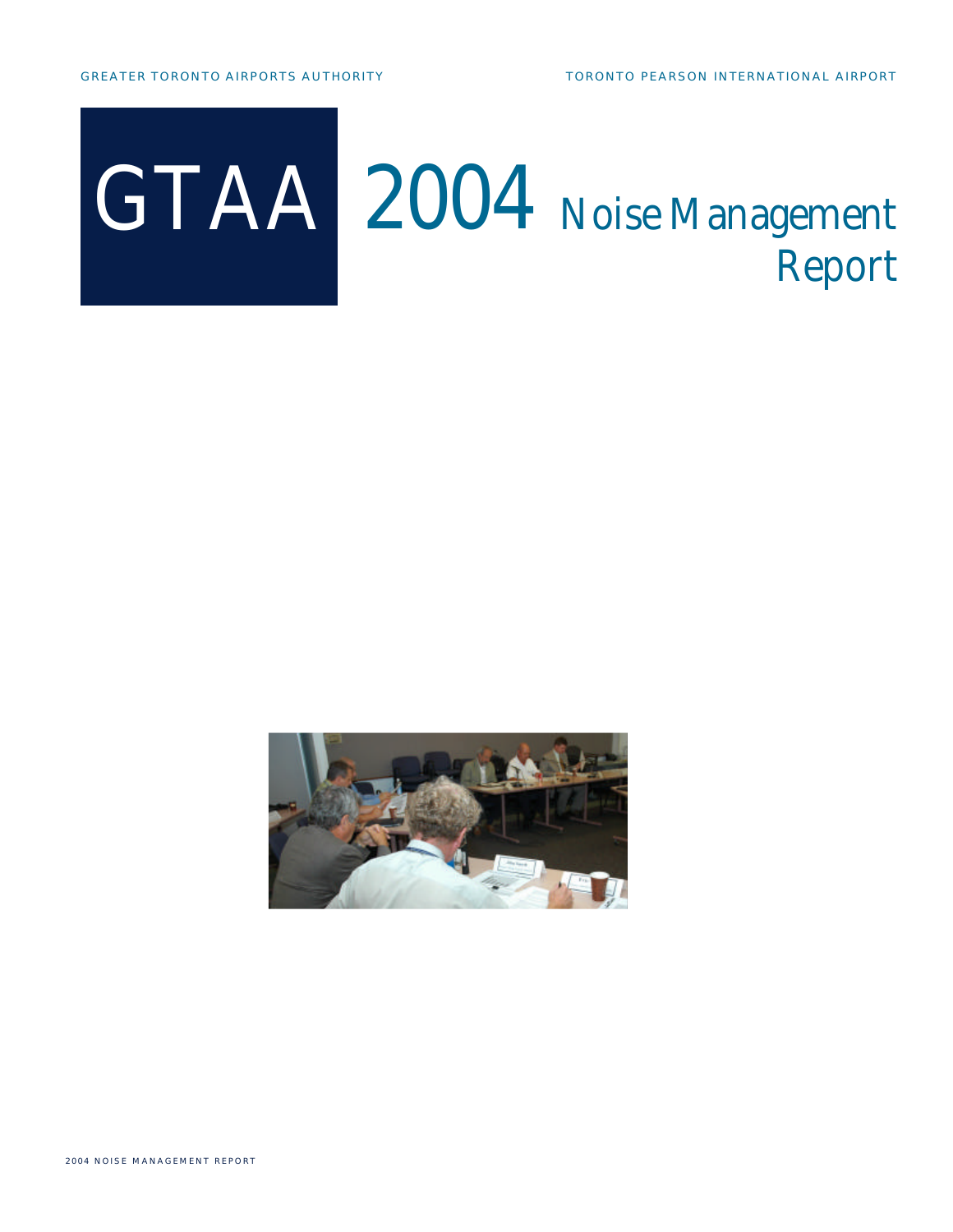### **Contents**

- 
- 
- 
- **8** Education and Consultation
- 
- **10** Regulations and Policies
- **11** Noise Operating Restrictions
- 12 Noise Abatement Procedures
- **13** Noise Aircraft Certification
- **14** Airport Operating Area and Noise Exposure Forecast
- 15 Noise Management Office
- 16 NMT Locations
- 17 Airport Noise Monitoring and Flight Tracking
- **18** Annual Statistics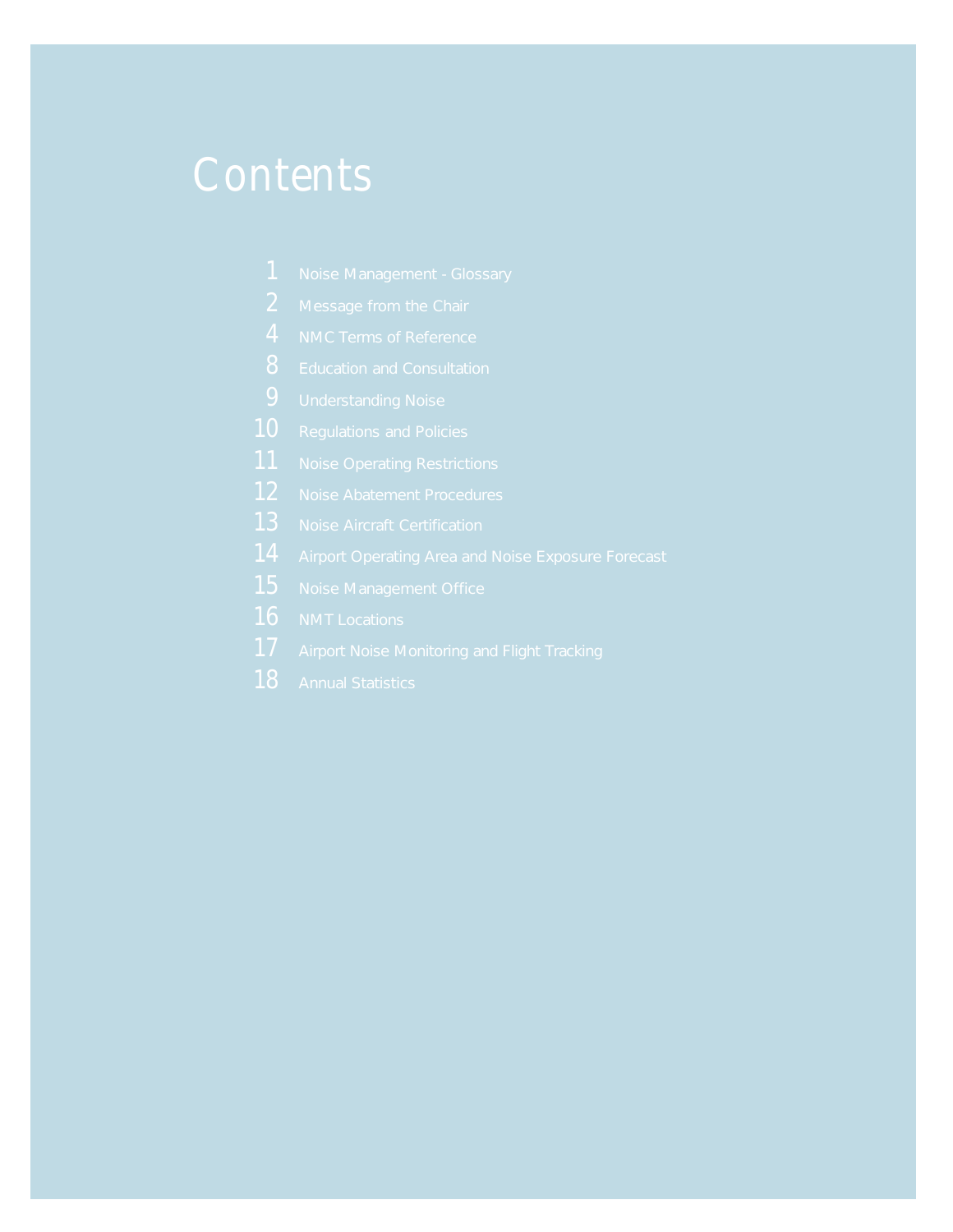# **Noise Management - Glossary**

### **Aerodrome** Airport

**Airport elevation** 569 feet above sea level **ATAC** Air Transport Association of Canada **CAEP** Committee on Aviation Environmental Protection **CAR** Canadian Aviation Regulations **Chapter 2** Noise certification class for jet aircraft-noisier and older technology **Chapter 3** Noise certification class for jet aircraft-quieter and newer technology **Chapter 4** Noise certification class for jet aircraft-quietest and latest technology **CRJ** Canadair Regional Jet



**dBA** A-weighted decibel **FAR** Federal Aviation Regulations (U.S.) **Glideslope** Descent profile during final approach **GTA** Greater Toronto Area **GTAA** Greater Toronto Airports Authority **GTAA CC** Greater Toronto Airports Authority Consultative Committee **GTOW** Gross Take-off Weight **Hushkit** Engine modification to reduce noise **ICAO** International Civil Aviation Organization **ILS** Instrument Landing System **Kg** Kilogram **Leq** Continuous equivalent sound level (average noise level) **Movement** Aircraft arrival or departure **NEF** Noise Exposure Forecast **NMC** Noise Management Committee **Nmi** Nautical mile (1.152 statute mile or 1.853 kilometres) **NMT** Noise Monitoring Terminal **Non-noise certificated** Noise certification class for jet aircraft - noisiest and oldest technology Power plant Propeller, turboprop, turbojet, or turbofan engine **Rwy** Runway **Runway 05/23** 11,120ft east-west runway (heading 057 degrees & 237 degrees magnetic) **Runway 06L/24R** 9,697ft east-west runway (heading 057 degrees & 237 degrees magnetic) **Runway 06R/24L** 9,000ft east-west runway (heading 057 degrees & 237 degrees magnetic) **Runway 15L/33R** 11,050ft north-south runway (heading 147 degrees & 327 degrees magnetic) **Runway 15R/33L** 9,080ft north-south runway (heading 147 degrees & 327 degrees magnetic) **Subsonic** Relating to speeds less than that of sound **Threshold** Beginning portion of runway usable for landing **TNC** Technical Noise Committee **Toronto Pearson** Toronto Pearson International Airport

**Transponder** Radio receiver/transmitter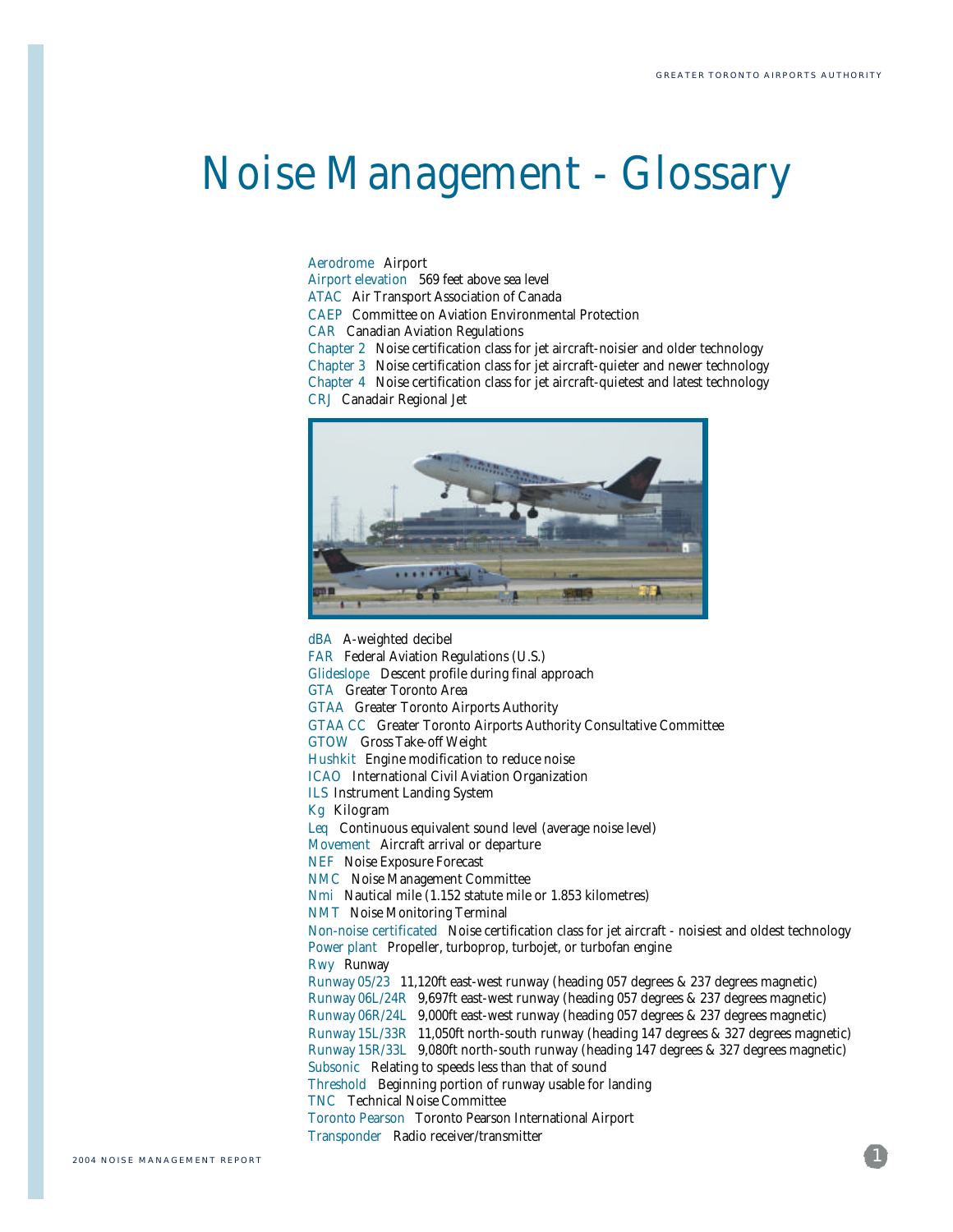# **Message from the Chair**



On behalf of the Greater Toronto Airports Authority's Noise Management Committee (NMC), I am pleased to present the 2004 edition of the annual noise report. This report is intended to provide airport stakeholders with information on the activity at Toronto Pearson International Airport as well as report on the 2004 activities of the NMC.

Since assuming management of Toronto Pearson, the Greater Toronto Airports Authority (GTAA) has taken responsibility, in accordance with its Ground Lease with the federal government, for the management and mitigation of aircraft noise for aircraft operating to and from Toronto Pearson within a 10 nautical mile radius of the airport.

While the GTAA maintains and promotes Toronto Pearson as an economic asset for the Greater Toronto Area (GTA), it remains sensitive to the issue of aircraft noise and its effects on surrounding communities. Part of this commitment to the community has involved the establishment of the NMC, a community-based committee that functions as a forum where members of the community and the Authority can openly discuss noise and environment related issues. Acting in an advisory capacity to the GTAA, the committee meets at least five times a year and members of the public are invited to attend and provide comments directly to committee members.

The NMC continues to be a constructive forum for noise mitigation issues to be brought forward and discussed. NMC members continue to be effective advocates for the communities they represent and 2004 saw the committee continue to build on their many notable achievements. The operators of the Canadair Regional Jet have maintained a departure procedure for the CRJ that has proven beneficial both from an environmental standpoint as well as an operational perspective. The GTAA awaits approval from Transport Canada to formalize the permanent implementation of this procedure.

The NMC also actively brought forward and discussed environmental issues. The scope of the committee has been increased to include any environmental impacts, including, but not limited to noise, that the airport has on the surrounding communities. A key element to this focus on environmental issues in 2004 was the continuing work of the NMC's Air Quality Study subcommittee.

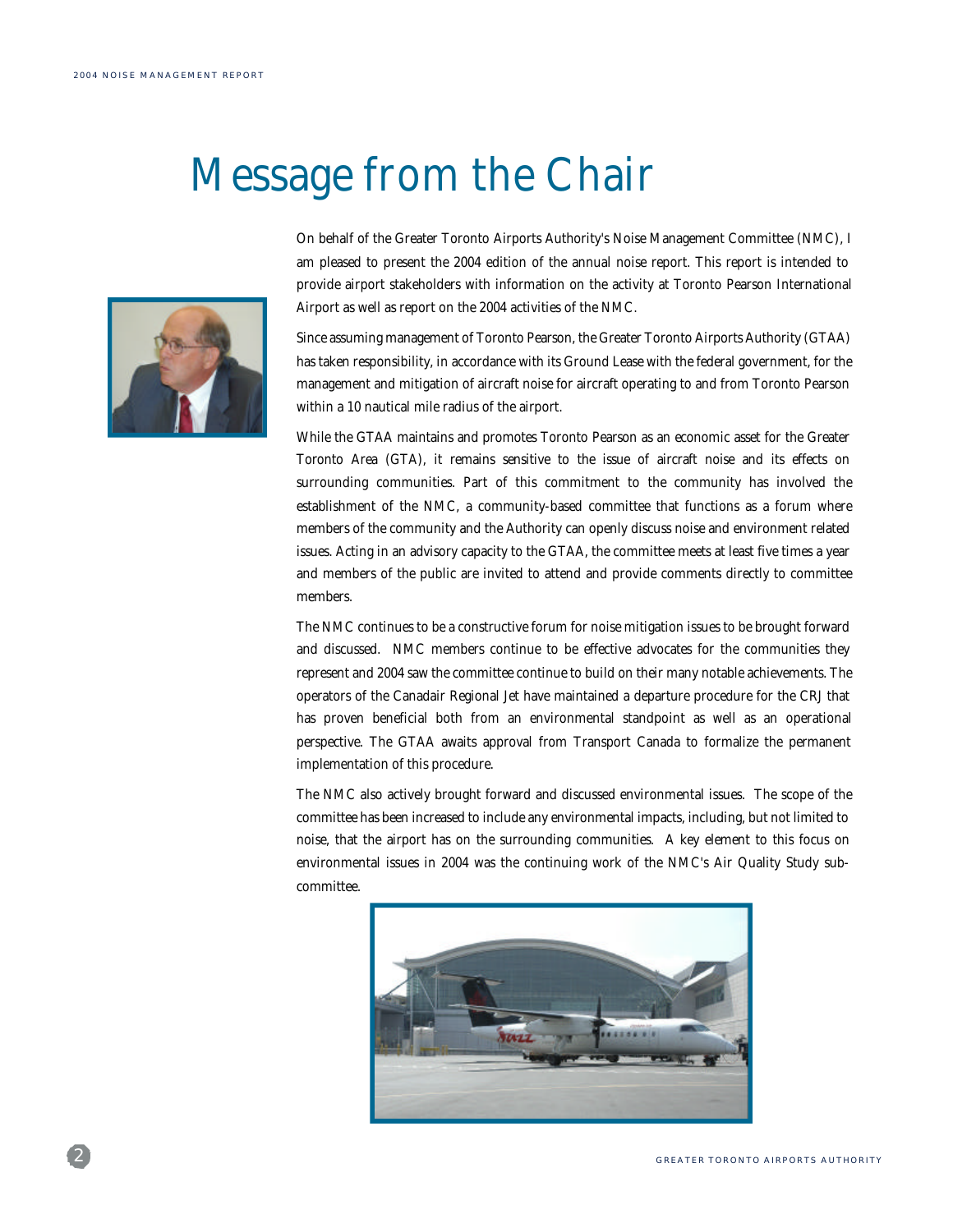With the support of the NMC, the GTAA continued to increase the number of community Noise Monitoring Terminals (NMT) in surrounding municipalities. A total of 19 NMTs are operating to provide accurate data concerning aircraft operating into and out of Toronto Pearson. In cooperation with the community, the GTAA plans to increase the number of existing NMTs during the next several years.

#### **NOISE MANAGEMENT COMMITTEE**

The committee meets at least five times a year and members of the public are invited to attend and provide comments directly to committee members.

The NMC continues to be an effective forum for education and the dissemination of information. The committee is an important community forum which directly helps to improve the GTAA's noise management program. We look forward to building on the successes of 2004 as we continue to strive to be a good neighbour.

Lastly, I would like to extend my thanks to the members of the NMC for their dedication to working collaboratively with all airport stakeholders and for their commitment to their communities.

Sincerely,

Tihan

Steve Shaw Chair, Noise Management Committee GTAA Vice President, Corporate Affairs

### **Noise Management Committee Members - 2004**

**Brampton** - Councillor John Sprovieri, Mr. Jim Medeiros, Mr. Brad Green

**Mississauga** - Councillor Maja Prentice, Councillor Pat Saito, Mr. Gordon Stewart, Ms. Tina Rizzuto-Willan

**Toronto** - Councillor Rob Ford, Councillor Suzan Hall, Mr. Ross Vaughan

**Technical Members**- NAV CANADA- Mr. Dave Mastel, Transport Canada- Mr. Dave Bayliss,

Pilot-Captain Brian Harkness, ATAC- Mr. Andy Vasarins, Province of Ontario- Mr. Paul Steckham,

City of Brampton- Mr. David Waters, City of Mississauga- Mr. John Calvert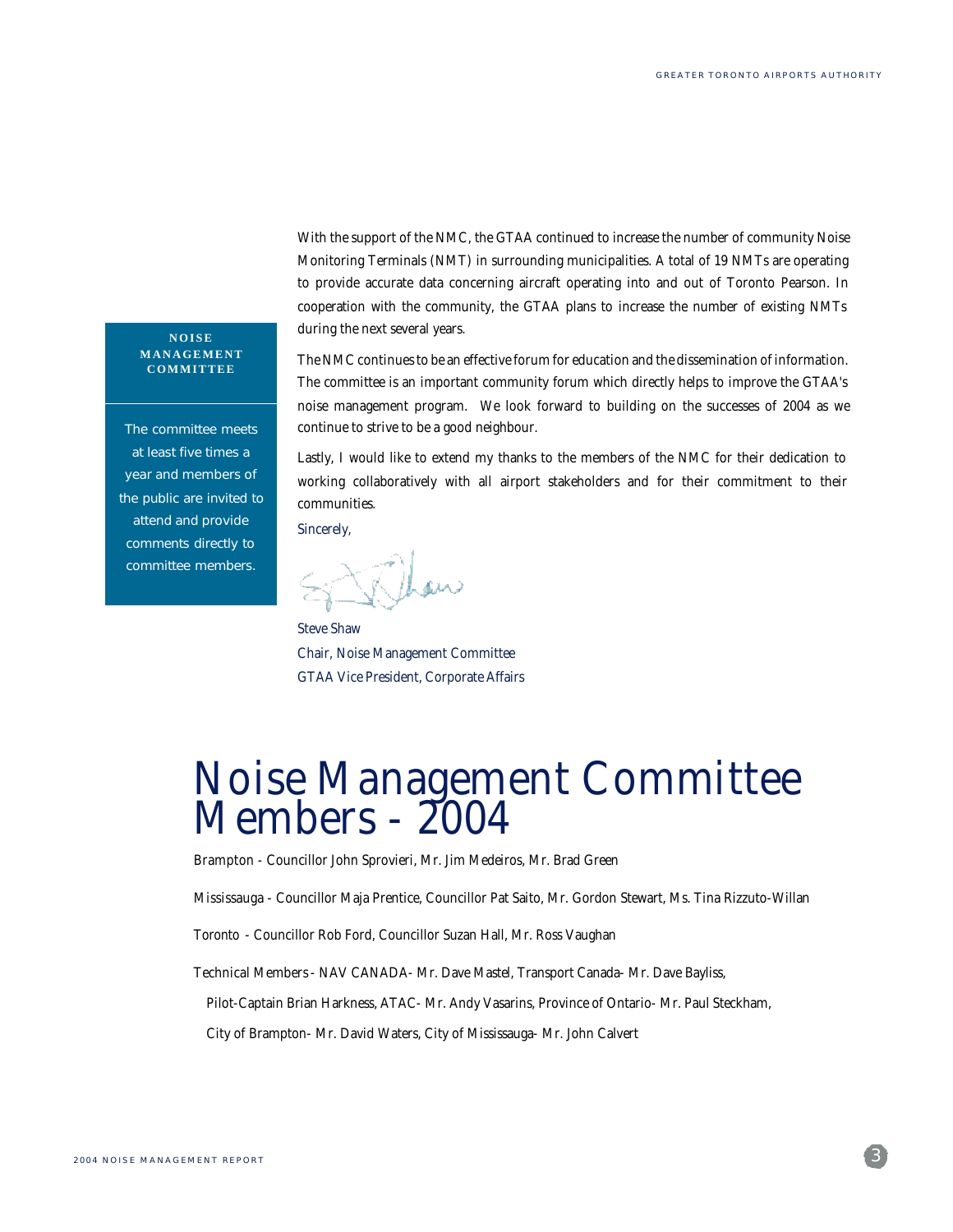# **NMC Terms of Reference**

### **PURPOSE**

The Noise Management Committee (NMC) will provide a consultative / communication forum for community stakeholders to meet with Greater Toronto Airports Authority (GTAA) Management and other aviation community representatives to discuss issues relating to the mitigation of aircraft noise in the community. The NMC will be an advisory body for the GTAA President and Chief Executive Officer.

It will include representatives of the three surrounding municipalities and allow for the GTAA to hear concerns expressed in a public forum and to take action as considered appropriate.

#### **COMMITTEE RESPONSIBILITIES**

### **MANDATE**

The NMC mandate is set out in the Ground Lease (section 8.12.02) as follows:

"The Tenant shall ensure that mitigation of noise emanating from aircraft in the takeoff, ascent, descent, approach and terminal phases of flight is a part of the mandate of a noise management committee which the Tenant shall establish and which shall include at a minimum, the Tenant, the Minister or his designate, aviation industry representatives and appropriate provincial and municipal government representatives."

### **COMMUNICATION AND DISSEMINATION / EDUCATION OF STAKEHOLDERS**

The NMC will act in an advisory capacity to the GTAA on all issues relating

to Toronto Pearson's Noise Management Policy with a view to improving the GTAA's noise mitigation program, and promote the objectives of the Authority respecting all aspects of noise management.

The NMC will provide a forum for the discussion of noise related matters and will decide on the best methods of distributing information to stakeholders and to stakeholder groups on an issue by issue basis.

#### **LINKAGES**

The NMC members that represent community stakeholders will be required to actively seek the opinions of their constituents on noise related matters and to represent these concerns in the committee forum. Similarly, committee members will be required to disseminate the results of committee discussions to their constituent bodies.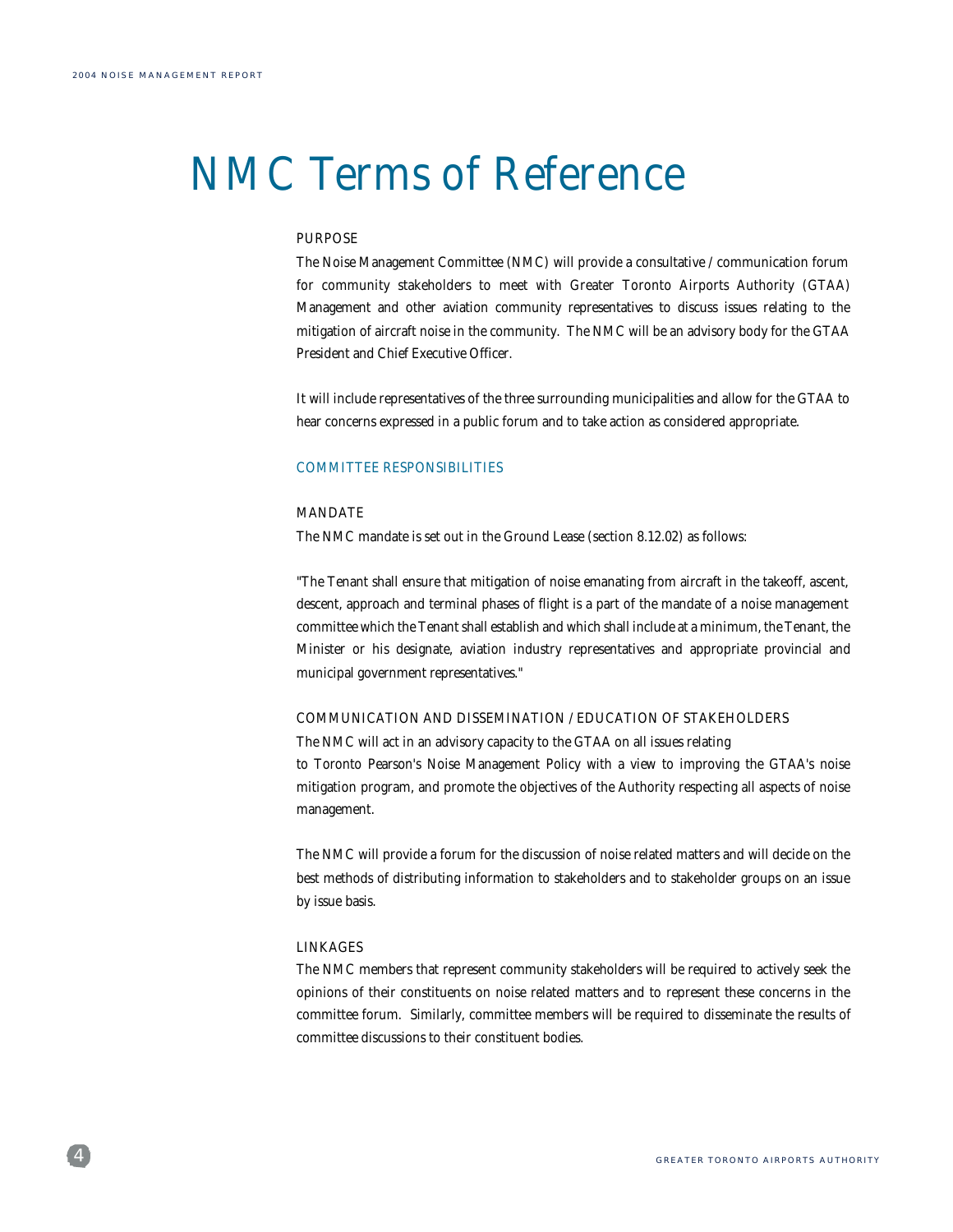Linkage to the GTAA Consultative Committee (GTAA CC), Toronto Pearson's main consultative communication forum, will be provided through common membership. One member from the GTAA and one member from the Community will serve on both committees and will act as a liaison between both committees. The GTAA will continue to perform this liaison through the committee chair.

The NMC will also have linkage to the Technical Noise Management Committee (TNC) to provide a two-way communication on the operational aspects of noise monitoring, enforcement, and mitigation. This linkage will be provided through the GTAA Vice President, Operations and Chief Engineer.

### **SCOPE**

The NMC will advise on matters related but not limited to the following:

- Aircraft Operation procedures impacting aircraft noise in Toronto Pearson's Operating Area.
- The examination of alternatives for noise mitigation.
- The enforcement of aircraft noise violations.

- Municipal land use within the GTAA operating area.

The NMC will report and make recommendations to the GTAA President and Chief Executive Officer. The President and CEO may refer recommendations to the appropriate committee of the GTAA Board of Directors, to the GTAA CC, to the Technical Noise Management Committee or other bodies as appropriate for consideration.

Members will have the opportunity to vote on recommendations and minutes will show conclusion and resolution. Minutes will be published in a timely fashion. The Committee will be given feedback on these recommendations.



The NMC will provide a forum for the discussion of noise related matters and will decide on the best methods of distributing information to stakeholders and to stakeholder groups on an issue by issue basis.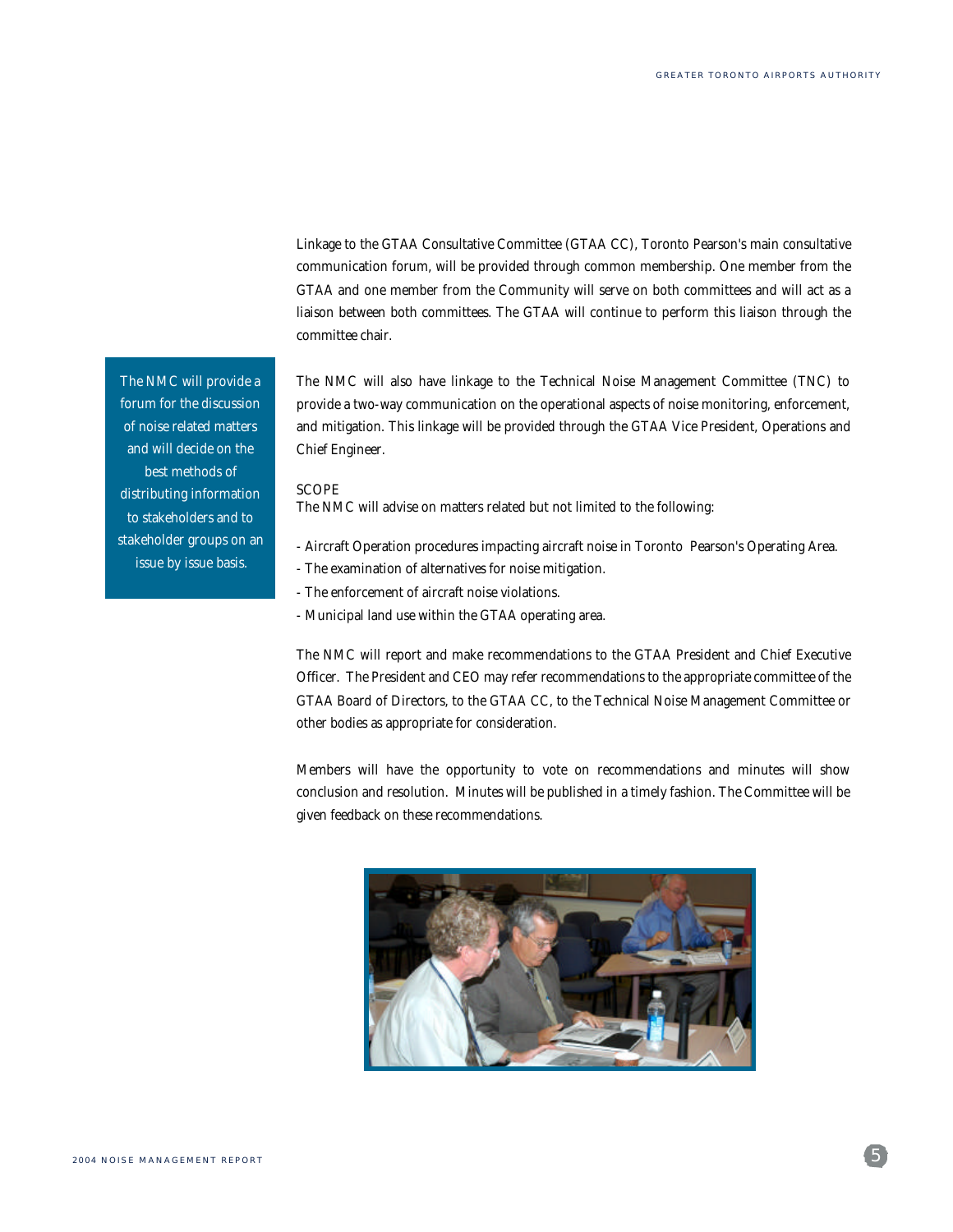### **MEMBERSHIP**

**CHAIRPERSON:** GTAA President and Chief Executive Officer or designate.

| <b>COMMUNITY MEMBERS:</b> | VOTING                                                                                             |  |  |  |
|---------------------------|----------------------------------------------------------------------------------------------------|--|--|--|
| City of Brampton (3)      | 1 elected representative, 1 resident, and<br>1 additional to be appointed at Council discretion.   |  |  |  |
| City of Toronto (3)       | 1 elected representative, 1 resident, and 1<br>additional to be appointed at Council discretion.   |  |  |  |
| City of Mississauga (5)   | 2 elected representatives, 2 residents, and 1<br>additional to be appointed at Council discretion. |  |  |  |

Municipalities will be permitted to appoint alternate councillors or residents, who are encouraged to attend meetings regularly. Alternates can vote in absence of the regular member.

#### **COMMUNITY MEMBERS:** NON -VOTING

1 staff representative from each of Brampton, Toronto and Mississauga Consultative Committee representative Province of Ontario Staff representative

### **TECHNICAL MEMBERS: NON-VOTING**

Transport Canada regional staff representative Nav Canada and ATAC representatives Technical members, Nav Canada and ATAC, will support (NMC).

### **GTAA MEMBERS: NON-VOTING**

As Required

### **ATTENDANCE**

Regular attendance is expected of members. If a member misses more than two consecutive regularly scheduled meetings, then the appointing community will be advised.

### **PROCEDURES / OPERATION**

Meetings will be held on a bi-monthly basis in the Administrative Offices of the GTAA. The Committee will meet the second Wednesday of alternating months at 4:00 p.m.

Should there be a need to re-schedule the meeting will take place on the following Wednesday.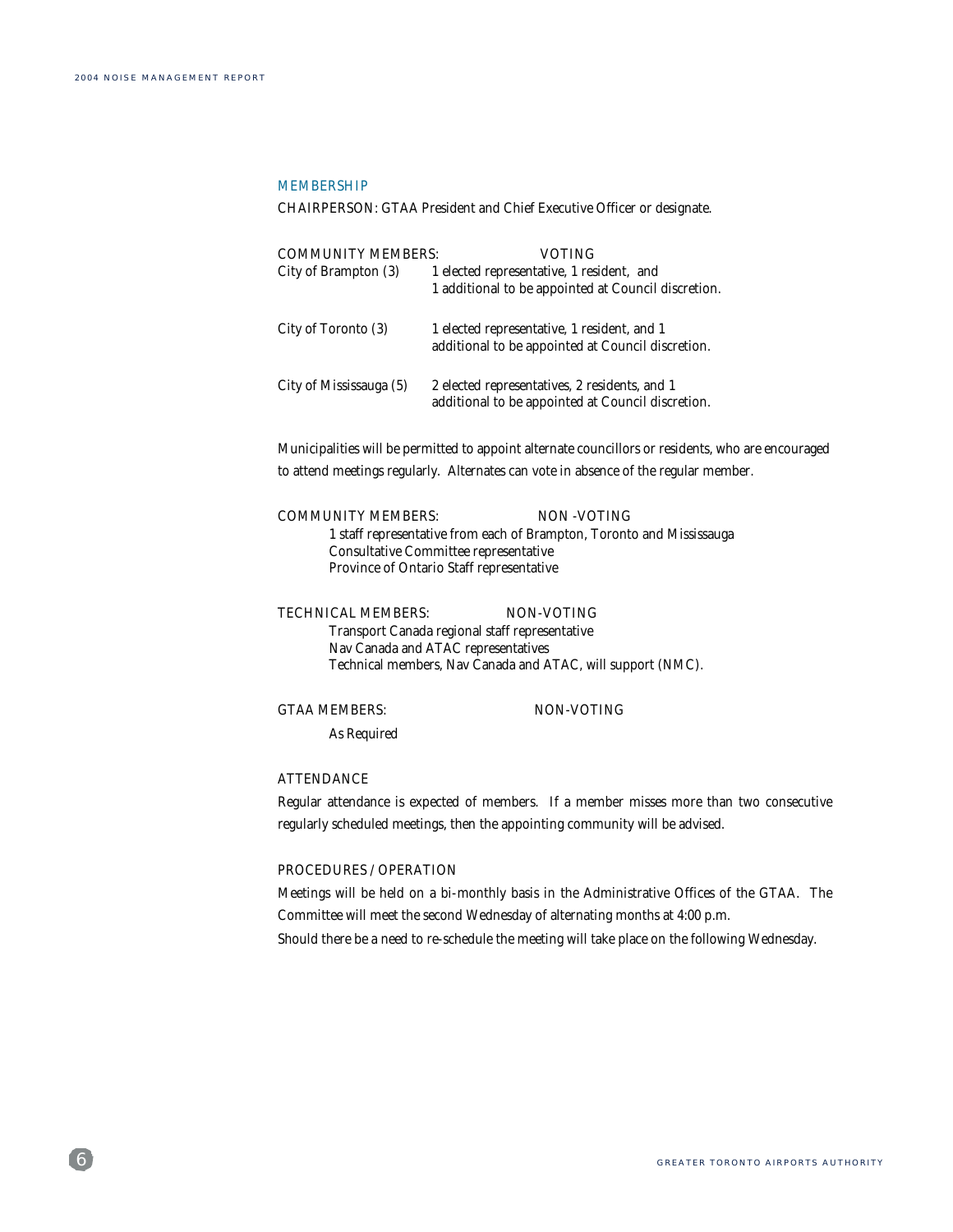There will be a published agenda, which will be delivered one week in advance of published meetings dates. Items for discussion should be submitted to the Committee Chairperson two weeks prior to meeting.

Quorum shall consist of six voting members, including the chair. In the event quorum is not attained, meetings will proceed on an informal basis.

Meetings will be open to the public and to the media.

### **SECRETARIAT SERVICES**

The GTAA Corporate Affairs Department will provide secretariat services. The GTAA will provide a budget for the administrative support of this Committee.

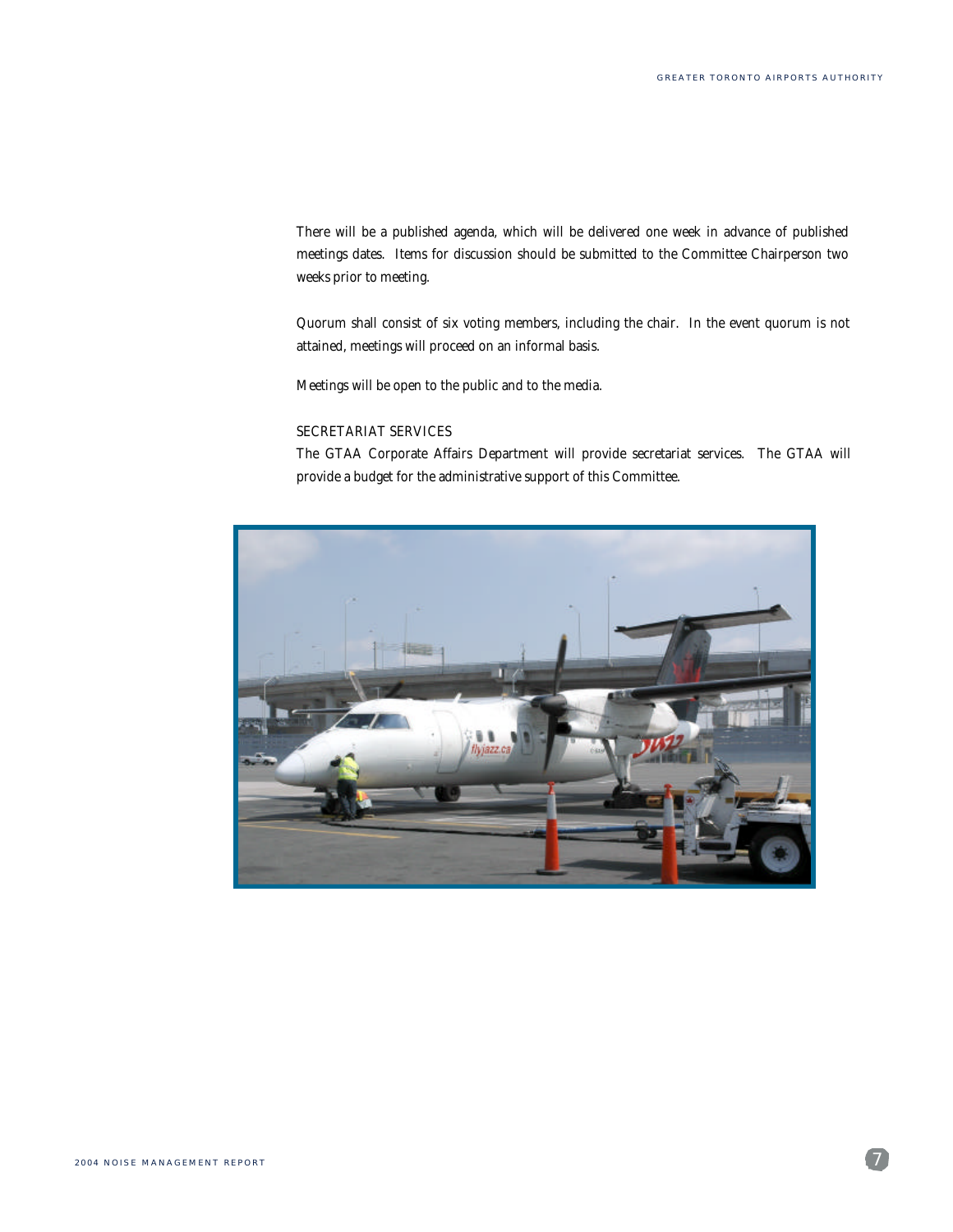# **Noise Management: Education and Consultation**



### **Community Education and Consultation**

In an effort to educate and consult with local residents, the GTAA hosted several Public Forums and Workshops in 2004. Meetings were held in each of Toronto Pearson's adjacent municipalities in order to provide a forum for community members to express comments and concerns to representatives of the GTAA, NAV CANADA, Transport Canada and the airline industry.

These opportunities for consultation and education were in addition to the regularly scheduled NMC meetings and allowed the GTAA and residents to exchange information regarding airport operations as they relate to the Noise Management Program.

Over the course of the year Public Forums were held in Toronto on April 28, in Brampton on May 26, and in Mississauga on October 27.

The GTAA also hosted a December 1st public workshop on Noise Abatement Procedures and Enforcement. This workshop served to educate interested residents on the GTAA and Transport Canada's noise abatement and enforcement programs and initiatives at Toronto Pearson. Input from participants at the workshop was forwarded to the NMC for its review and analyzed by the GTAA in order to improve the effectiveness of the GTAA's Noise Management Program.

The GTAA is committed to public consultation and looks forward to continuing to work with neighbouring residents to improve the Noise Management program at Toronto Pearson.

#### **Community Noise Monitoring Terminals**

The GTAA has committed to increasing the number of Noise Monitoring Terminals (NMTs) in each of the surrounding municipalities to improve the monitoring of aircraft noise and increase the effectiveness of aircraft noise analysis. By year end, the number of NMTs installed in communities around Toronto Pearson has increased from 14 to 19 installations. The location of each NMT was based on recommendations from the NMC in conjunction with their respective municipalities. It is expected that the number of NMTs will total 23 by the end of 2005.

#### **Ongoing collaboration between the NMC and the GTAA Noise Management Office**

The GTAA's Noise Management Office monitors airport operations in relation to the Noise Management Program and registers and responds to noise complaints. While they regularly investigate and respond to noise complaints, the Noise Management Office also works with the committee to respond to their inquiries, provide information and analysis, research noise mitigation initiatives, and provide technical expertise for committee meetings and committee members.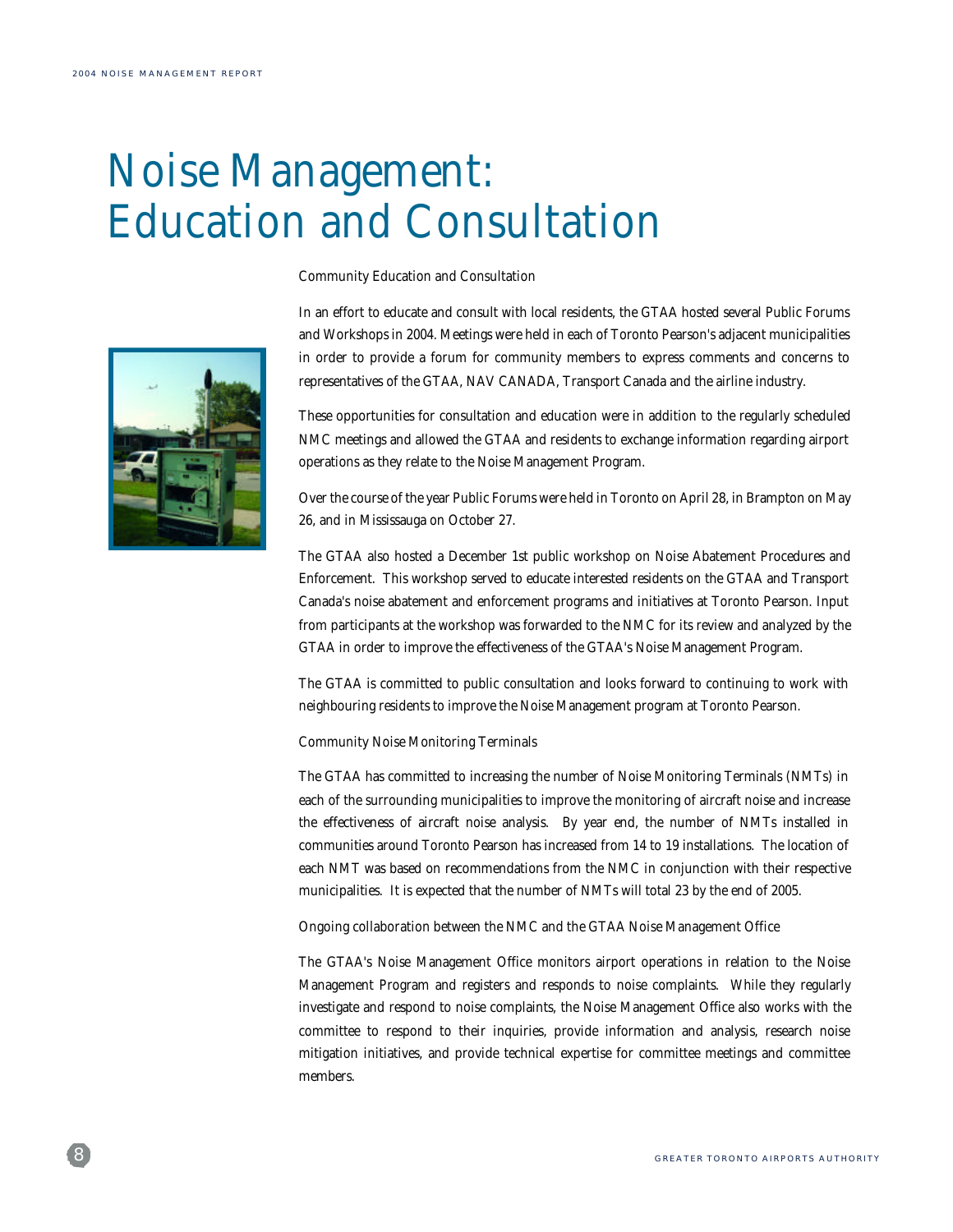#### **Technical Noise Committee**

Another important component of the Noise Management Program at Toronto Pearson is the Technical Noise Committee. (TNC) The TNC meets on a regular basis to assess the effectiveness of existing noise mitigation procedures and to discuss the technical merits of any proposed noise mitigation initiatives.

The committee is made up of many airport and aviation stakeholders, including representatives from the GTAA, Transport Canada, NAV Canada, and the airlines. The TNC is a valuable round-table where industry specialists consider new technologies and proposals that could be used to augment the airport's noise mitigation program. Specific topics for discussion include aircraft and airport operating procedures, Toronto Pearson's night flight restriction program, aircraft noise monitoring systems, and noise mitigation enforcement processes.

On an ongoing basis, the TNC investigates and debates proposed initiatives and reports findings to the Noise Management Committee and the GTAA.

## **Understanding Noise**

The universally accepted measurement of sound is the decibel, which uses a logarithmic scale due to the large range of noise levels that can be heard. Because the human ear has greater sensitivity to certain frequencies or pitches, aircraft noise and most other community sounds are usually measured in "A-weighted decibel (dBA)". To the average human, a 3 dBA increase is barely perceptible while a 5 dBA increase is clearly perceptible. An increase in 10 dBA is perceived as being twice as loud. As an example, general office noise at 50 dBA is considered twice as loud as a 40 dBA library.

Unwanted or unexpected sounds can be considered noise even when their loudness and pitch are the

| <b>Noise Source</b>              | <b>Sound Level</b> |
|----------------------------------|--------------------|
| Urban residential nighttime      | 50 dBA             |
| Urban residential daytime        | $55$ dBA           |
| Office environment               | $60$ dBA           |
| Vacuum at 10 feet                | 70 dBA             |
| A320 arrival 2 nmi from runway   | 75 dBA             |
| B727 arrival 2 nmi from runway   | 85 dBA             |
| A320 departure 2 nmi from runway | 70 dBA             |
| B727 departure 2 nmi from runway | $80$ dBA           |
| Leafs overtime win versus Ottawa | 100 dBA            |

### **Common Sound Levels**

same as familiar sounds. While an Airbus A320 flying overhead may generate the same 70 dBA level as a vacuum cleaner one metre away, the aircraft may seem more annoying to a person because one expects to hear the vacuum's noise and is therefore willing to accept it.

Sound waves propagated through the air can change with humidity, temperature and wind direction. Due to these factors, sound can vary by up to five or more decibels from the same aircraft operating at the same location on different days.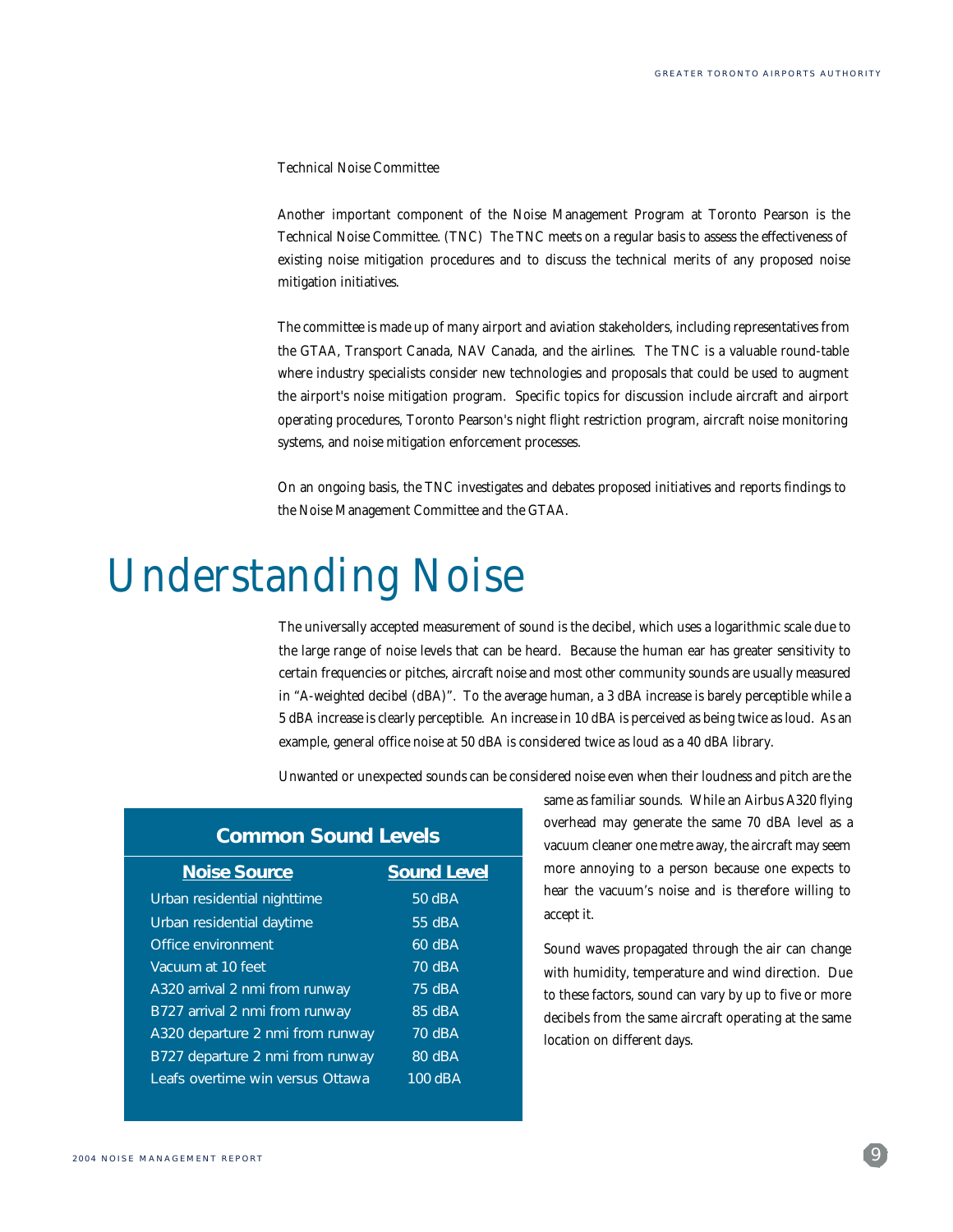# **Regulations and Policies**

Regulations and policies pertaining to noise management originate from various regulatory bodies, including those standards set by the International Civil Aviation Organization (ICAO), Transport Canada and the GTAA.

The Aeronautics Act and the Canadian Aviation Regulations (CARs) support the ICAO standards and set Canadian procedures relating to noise certification and aircraft operations.

Specific sections governing operations of an aerodrome include:

#### The Aeronautics Act - Section 4.9(f)

The Governor in Council may make regulations respecting aeronautics and, without restricting the generality of the foregoing, may make regulations respecting noise emanating from aerodromes and aircraft.

The Aeronautics Act also states that other standards, procedures or specifications can be incorporated by reference.

The Canadian Aviation Regulations (CARs)

No person shall operate an aircraft at or in the vicinity of an aerodrome except in accordance with the applicable noise abatement procedures and noise control requirements specified by the Minister in the Canada Air Pilot or Canada Flight Supplement, including the procedures and requirements relating to:

- (a) preferential runways;
- (b) minimum noise routes;
- (c) hours when aircraft operations are prohibited or restricted;
- (d) arrival procedures;
- (e) departure procedures;
- (f) duration of flights;
- (g) the prohibition or restriction of training flights;
- (h) VFR or visual approaches;
- (i) simulated approach procedures; and
- (j) the minimum altitude for the operation of aircraft in the vicinity of the aerodrome.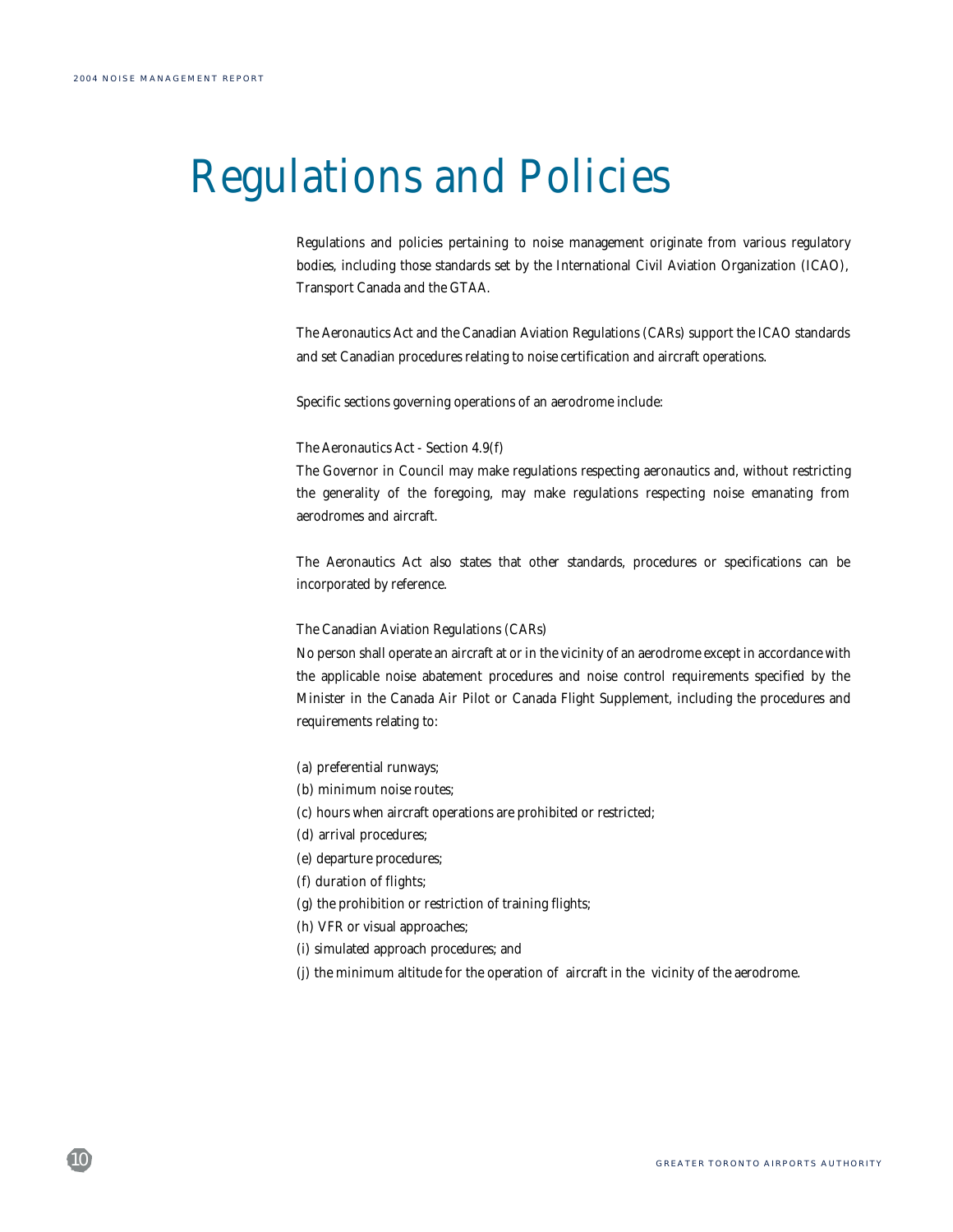# **Noise Operating Restrictions**

### **Time of Day Restrictions**

The GTAA is required to develop and maintain a comprehensive aircraft noise mitigation program while at the same time manage the number of flights during the night restricted hours. To ensure that the number of flights during the restricted hours remains proportionate to overall traffic levels, limits have been placed on the total number of flights that may occur between 12:30 a.m. and 6:30 a.m., in any year. The GTAA carefully manages the number of flights within the restricted period to ensure that the established limit is not exceeded.

Effective June 10, 2004, Toronto Pearson's restrictions were amended to apply to all aircraft. The noisiest and older non-noise certified jet aircraft are prohibited between 8 p.m. and 8 a.m., while Chapter 2 and equivalent aircraft are restricted from operating between midnight and 7 a.m. The quieter Chapter 3 and equivalent aircraft may be scheduled between 6:30 a.m. and 12:30 a.m. There are a limited number of arrivals of Chapter 3 aircraft scheduled during the evening and morning shoulder periods (12:30 a.m. and 1 a.m. and again between 6 a.m. and 6:30 a.m.).

The GTAA Duty Manager may grant operating extensions on the day of operation for flights delayed by weather, emergencies, air traffic control issues or mechanical difficulties. Chapter 3 over 34,000 kg GTOW aircraft may be approved up until 3 a.m. depending upon the circumstances and runway availability. Daily requests for Chapter 3 jet aircraft under 34,000 kg GTOW and equivalent propeller aircraft may be approved to operate in the restricted hours up to a daily limit. A limited number of exemptions for Chapter 3 aircraft are approved conditional on the GTAA's ability to remain within the total number of flights associated with Transport Canada's imposed annual limit (November-October). Non-noise certified aircraft and Chapter 2 and equivalent operations will not be granted operating extensions.

#### **Preferential Runway Assignment**

To minimize noise, the GTAA works with air traffic control (NAV CANADA) to maintain strict flight procedures for arriving and departing aircraft. Subject to operational safety (wind, weather, runway conditions, and approach aid availability), preferential runways have been allocated for use between midnight and 6:30 a.m. Preferred departures are in the following order of priority: Runways 23, 33R and 24R. Preferred arrivals are in the following order of priority: Runways 05, 15L and 06L. Operations on other runways are limited as much as possible during this time.

### **Engine Run-ups**

Occasionally, airline maintenance staff are required to perform engine run-ups after the engine repairs have been completed. At all times, these run-ups must be approved by the GTAA Duty Manager and conducted at designated times and locations where impact on the surrounding community is minimized. Between midnight and 7 a.m., these ground operations are only approved at locations furthest from residential areas and for those aircraft scheduled to depart the next morning. All Chapter 2 aircraft are prohibited from performing aircraft maintenance runups between 2 a.m. and 5 a.m.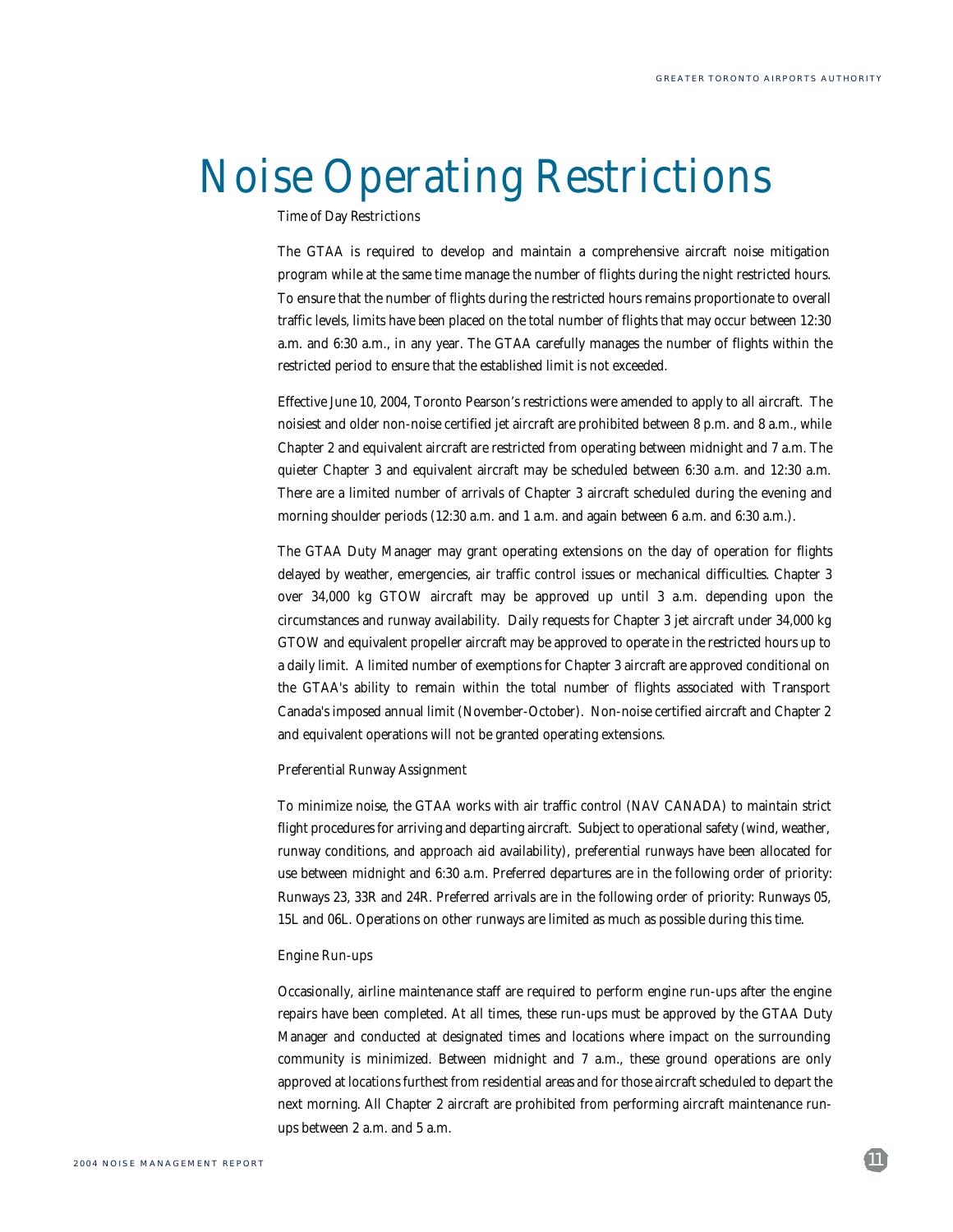# **Noise Abatement Procedures**

Noise abatement procedures governing flights out of Toronto Pearson are approved by Transport Canada and are legally binding on aircraft operators.

#### **Departures:**

Jet aircraft are required to throttle back from take-off power to less noisy climb power shortly after take-off and must follow specified headings or ground tracks to 3,000 feet above airport elevation before making enroute turns. Propeller aircraft must comply with jet procedures between 11 p.m. and 7 a.m., except regarding climb procedures. During the day they may turn as low as 500 feet above airport elevation to accommodate increased hourly operations.

#### **Arrivals:**

Arriving jet aircraft must remain at 2,400 feet above airport elevation until they line up with their runway, generally seven to ten nautical miles from the airport. They must then maintain a threedegree glide slope approach until touchdown, and minimize noisy reverse thrust after touchdown. Propeller aircraft must comply with jet arrival procedures between 11 p.m. and 7 a.m.

While the airport and airlines act to minimize noise during departures and arrivals, sometimes they may have to deviate from noise procedures if there is any question of safety.



**Figure 1: Noise Abatement Procedures**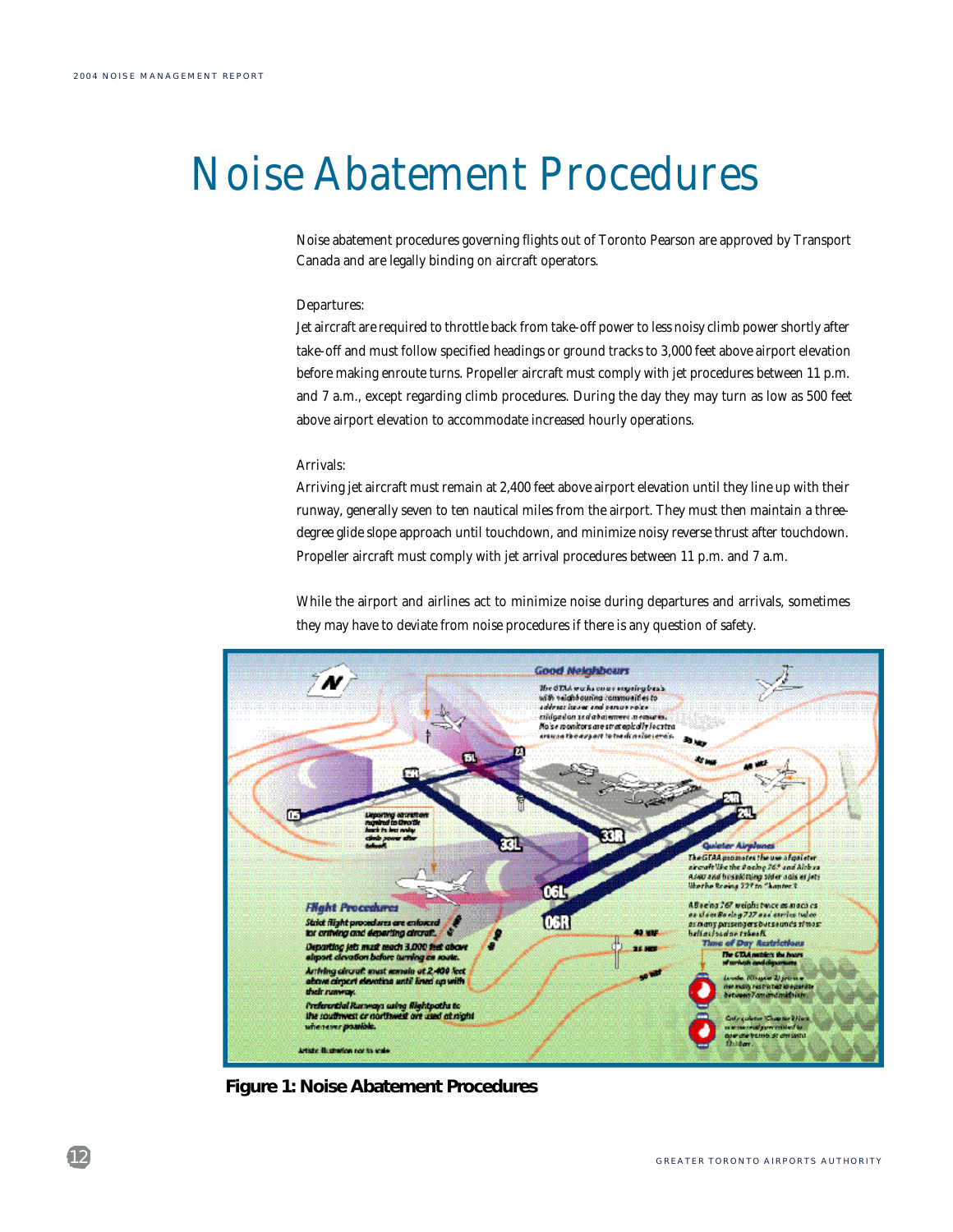# **Noise Aircraft Certification**

The GTAA follows the guidelines of managing noise as prescribed by the International Civil Aviation Organization (ICAO) Annex 16 Volume I, Chapter 3, created to develop standards that would be uniform for the global aviation industry. Chapter 3 noise standards of ICAO require that all subsonic jet aircraft types certificated after October 1977 meet more stringent maximum noise levels. In the United States, aircraft that meet similar noise standards under FAR Part 36 are referred to as Stage 3. Aircraft that conform to those noise emission standards include the Boeing 747-400, new generation 737, 757, and Airbus 319, 320, 330 and 340, among others. Noisier, older aircraft, known as Chapter 2 or Stage 2, include Douglas DC-9, Boeing 727, older model 737, and older Learjets and Gulfstream business jets. Some of these jets can be hushkitted to meet Chapter 3 standards. Jets that are non-noise certificated are the oldest, noisiest models. These include military aircraft that make fewer than 100 visits to Toronto Pearson each year.

Transport Canada has adopted timetables for conversion of large air carrier jet fleets to the quieter Chapter 3 standards. Since April 1, 2002, only the quietest Chapter 3 aircraft (greater than 34,000 kg) are permitted to operate at Toronto Pearson. Although the GTAA and the NMC have opposed Chapter 2 exemptions, Transport Canada retains the right to approve exemptions and permit some Chapter 2 aircraft to operate at Toronto Pearson.

### **What's Next?**

In June 2001, on the basis of recommendations made by the Committee on Aviation Environmental Protection (CAEP/5), the ICAO Council adopted a new Chapter 4 noise standard which is even more stringent than that contained in Chapter 3. Commencing in January 2006, the new standard will apply to newly manufactured aircraft and to Chapter 3 aircraft for which recertification to Chapter 4 is requested.



**Figure 2: Aircraft Noise Certification**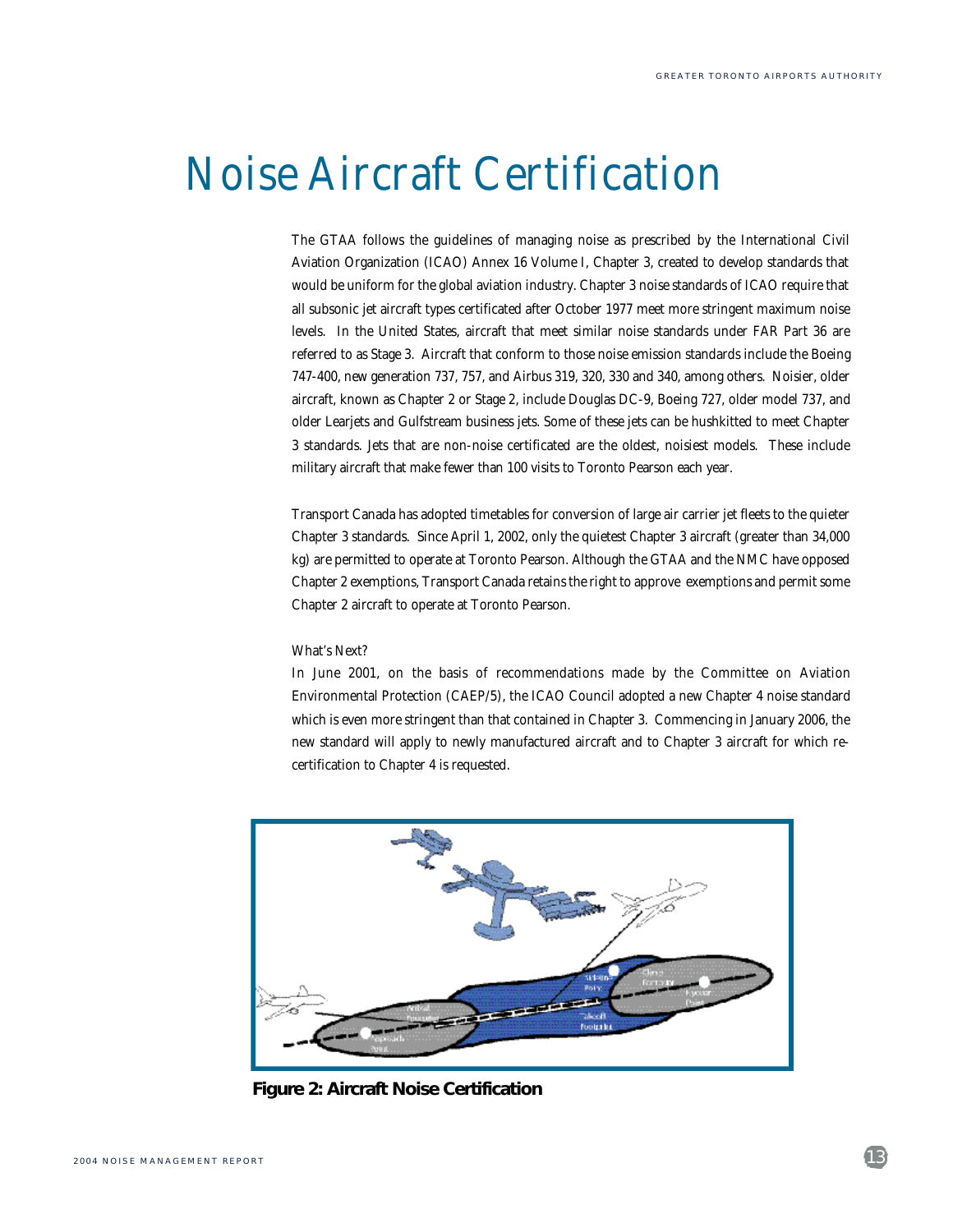## **Airport Operating Area and Noise Exposure Forecast**

### **NOISE EXPOSURE FORECAST**

An NEF is a cumulative noise value of overall actual or forecasted flights.

Transport Canada has developed a "Noise Exposure Forecast" (NEF) model to calculate long term aircraft noise exposure based on actual or forecasted flights. Contour lines are drawn on a map (Figure 3) connecting points of equal noise impact representing 25, 30, 35 and 40 NEF. It is important to remember that the NEF Contour does not measure decibel levels for individual flights, but is a cumulative noise value of overall actual or forecasted flights.

Transport Canada has taken the position that areas as low as 25 NEF may be affected by aircraft noise. Areas of 30 NEF or greater are considered incompatible for new residential development. The GTAA has established the Toronto Pearson Airport Operating Area which uses well-defined natural or manmade boundaries to approximate the 30 NEF Contour on the ground. This operating area and associated policies that limit incompatible sensitive land uses are included in the Official Plans of the municipalities that surround the airport.



**Figure 3: Airport Operating Area**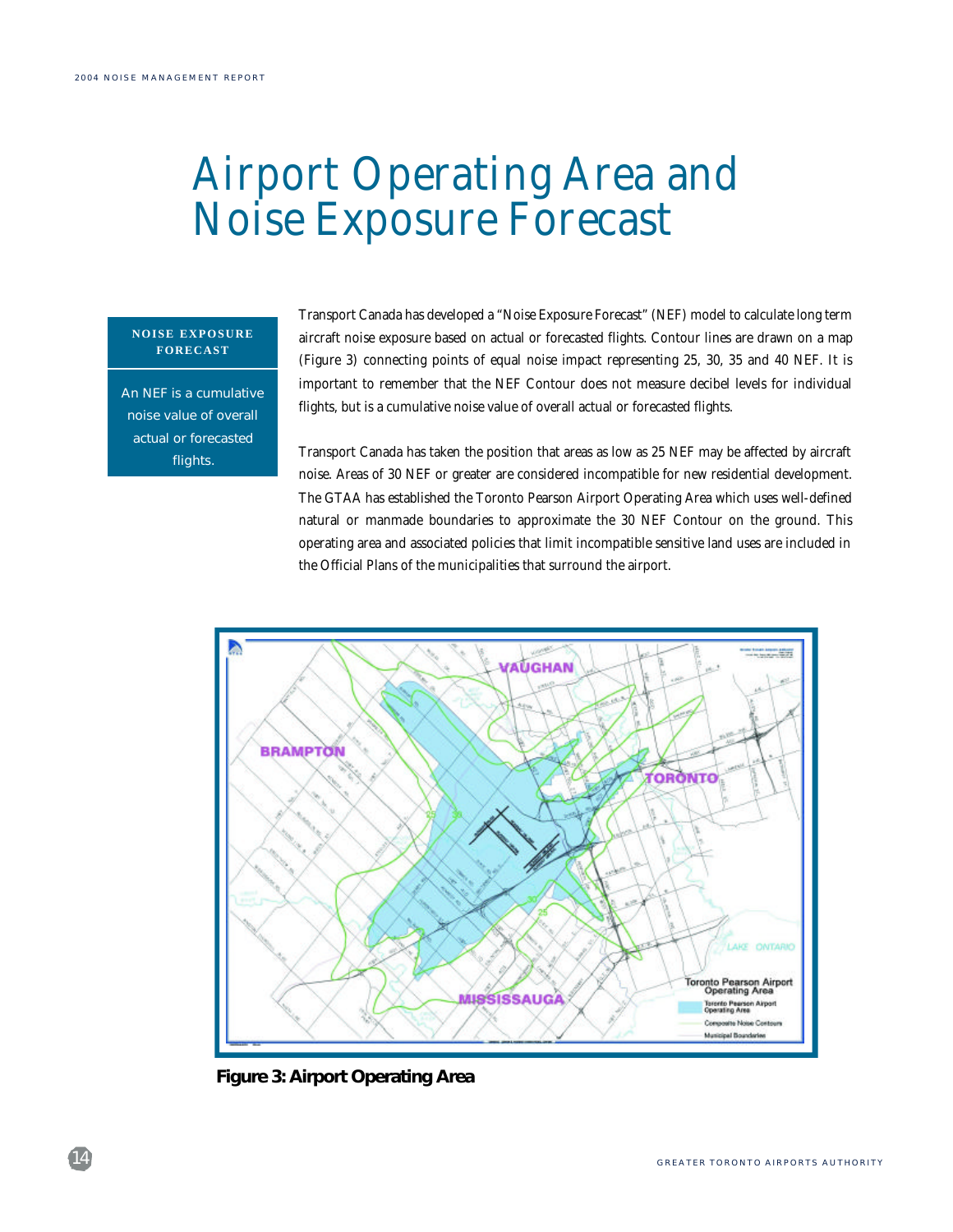### **Noise Management Office**



The GTAA maintains a Noise Management Office to monitor airport operations in relation to the Noise Management Program. The primary responsibility of the Noise Management Office is to register and respond to noise complaints. To register a noise complaint concerning arriving or departing aircraft within 10 nautical miles of Toronto Pearson, contact the GTAA at (416) 247- 7682. Noise complaints can also be registered through the GTAA web site at www.gtaa.com. For complaints concerning en route aircraft or those beyond 10 nautical miles from the airport, call Transport Canada at (416) 952-0335.

#### **How a noise complaint is handled**



### **Enforcement**

Only Transport Canada has the authority to issue fines to aircraft operators found to be in contravention. Transport Canada publishes the names of corporations violating the Aeronautics Act and the Canadian Aviation Regulations (CARs), including noise violations. Corporate offenders along with a summary of the offence and the resulting sanctions are published on the Transport Canada web site at:

www.tc.gc.ca/civilaviation/regserv/enforcement/publications/corporate/summary.htm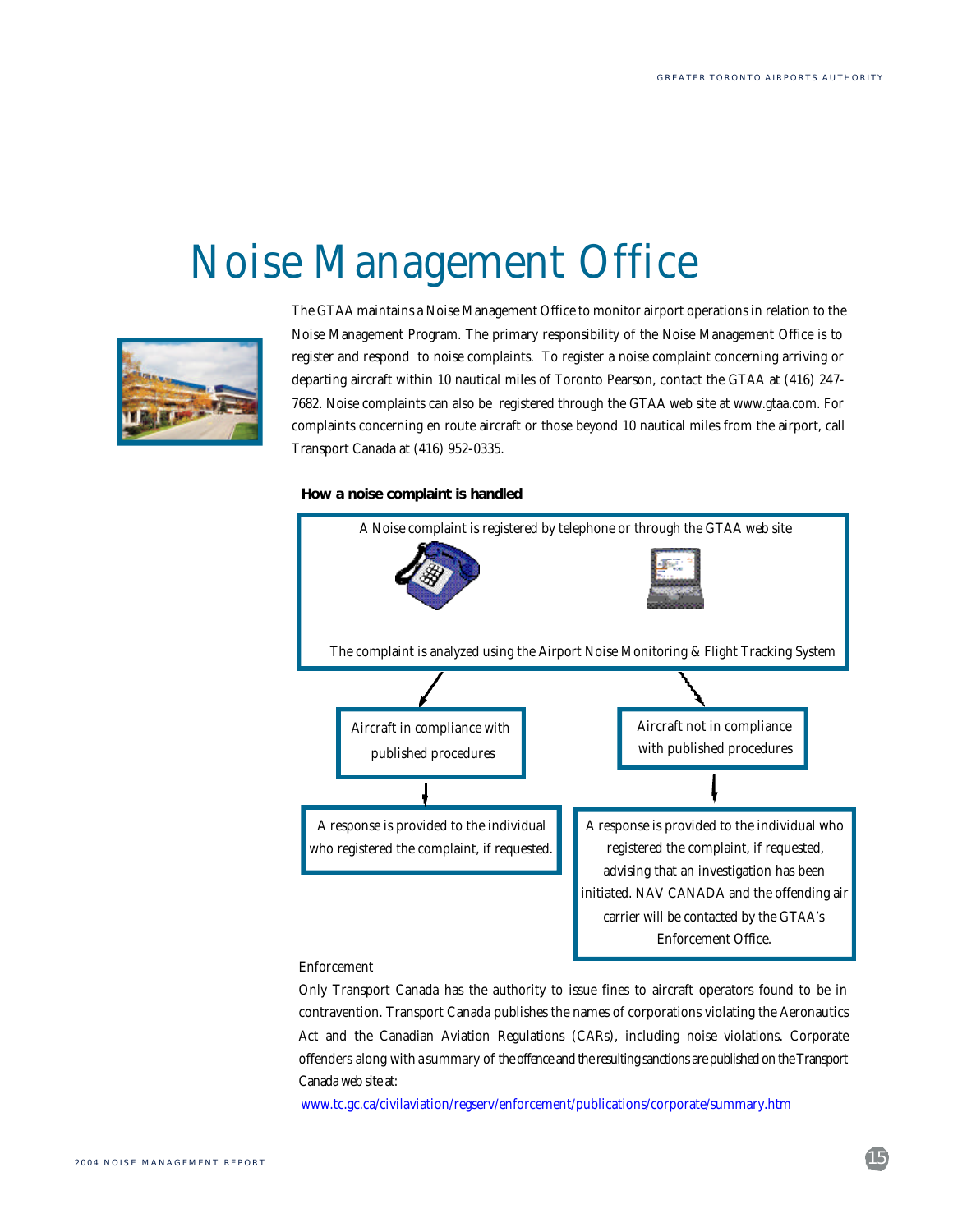# **NMT Locations**

The GTAA uses Noise Monitoring Terminals as a part of the overall Noise Management Program. Together with specialized software, the Noise Management Office has the ability to collect data related to aircraft noise. A total of 20 NMTs are operating to provide accurate data concerning aircraft operating into and out of Toronto Pearson. The data collected is utilized by the GTAA Noise Management Office in the course of investigating potential noise infractions or responding to resident complaints.



**Figure 4: NMT Location Map**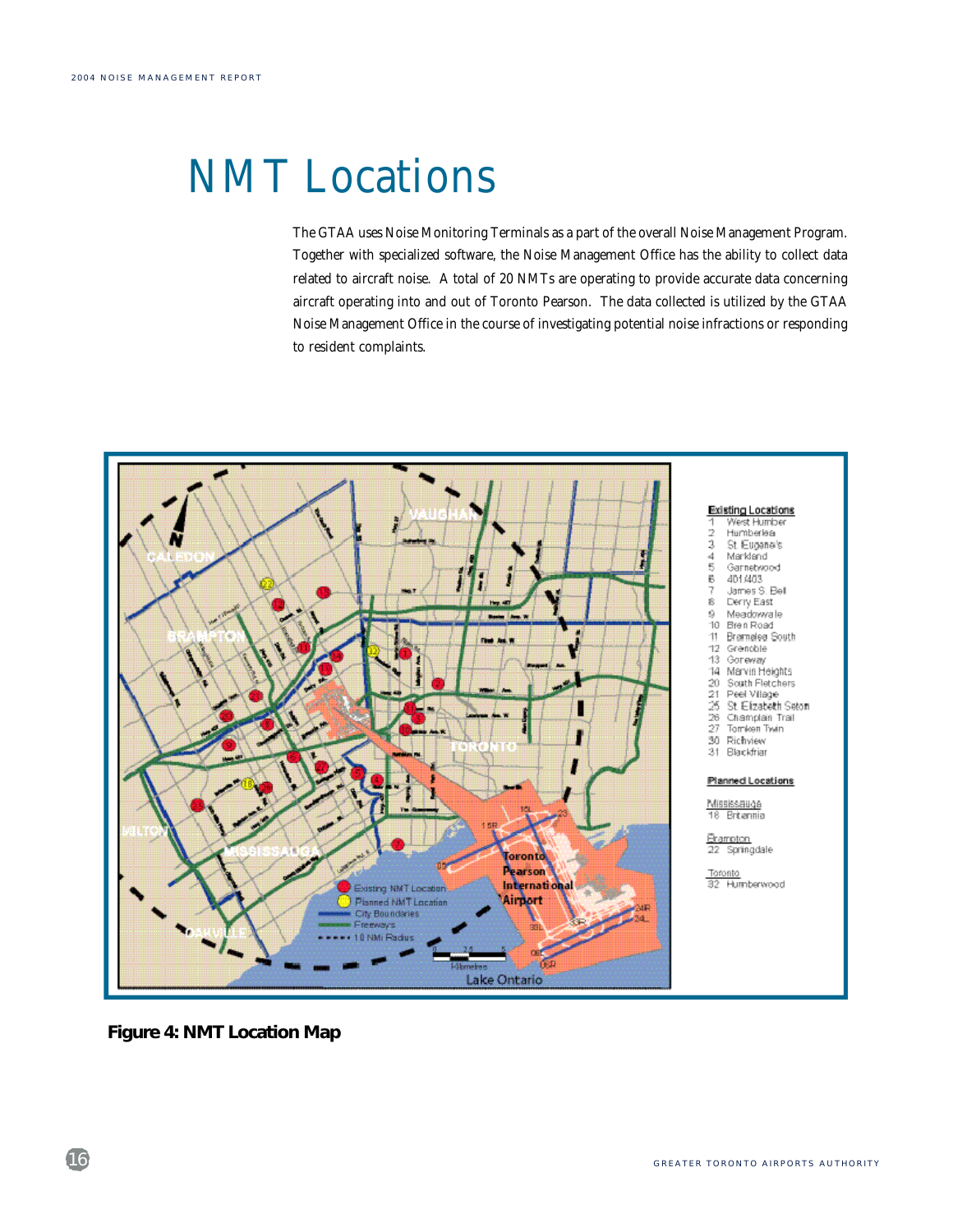# **Airport Noise Monitoring and Flight Tracking**

The GTAA utilizes a sophisticated Airport Noise Monitoring and Flight Tracking System that combines radar flight track data from NAV CANADA with spatial data from a Geographic Information System (GIS). Flight track data is then correlated with realtime noise data collected at the community Noise Monitoring Terminals. The figure below is a screen shot of the system's realtime display mode. It provides GTAA Noise Office staff the following information : aircraft identification; altitude above sea level; aircraft type; ground speed; transponder code; origin and destination respectively in descending order. Aircraft arriving at Toronto Pearson are shown in yellow while departing aircraft are shown in red.



**Figure 5: Realtime Noise Monitoring Display**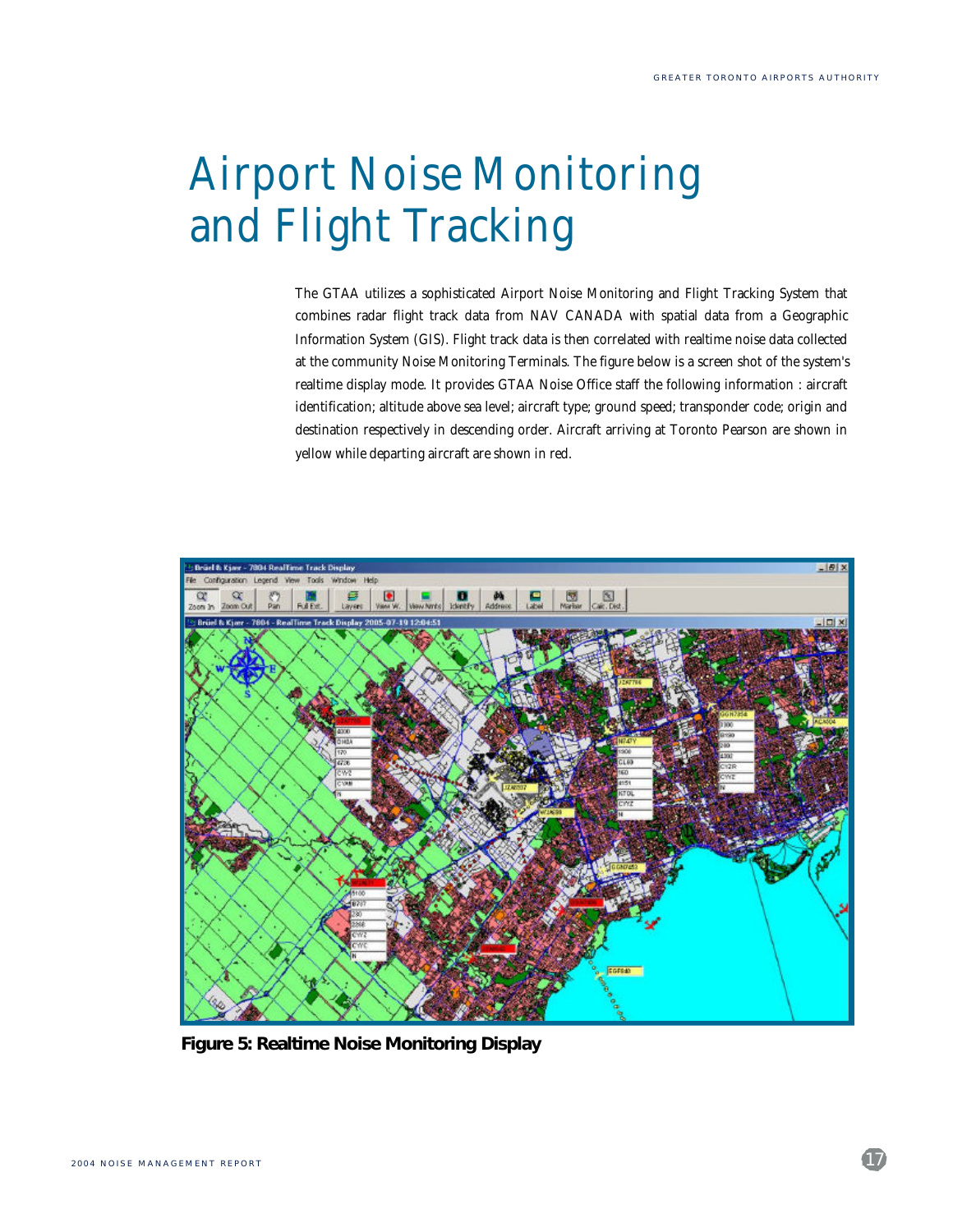

Figures 6 and 7 illustrate passenger and aircraft movement trends for the years 1998 through 2004. Passenger traffic increased between 1994 and 2000. The decline in passenger traffic between 2001 and 2003 can be attributed to a number of factors, such as the events of September 11, 2001, SARS and world events which affected the entire airline industry. In 2004, passenger traffic rebounded to 2000 levels.

**Figure 6: Passenger Volumes for 1998 through 2004**





**Figure 7: Aircraft Movements for 1998 through 2004**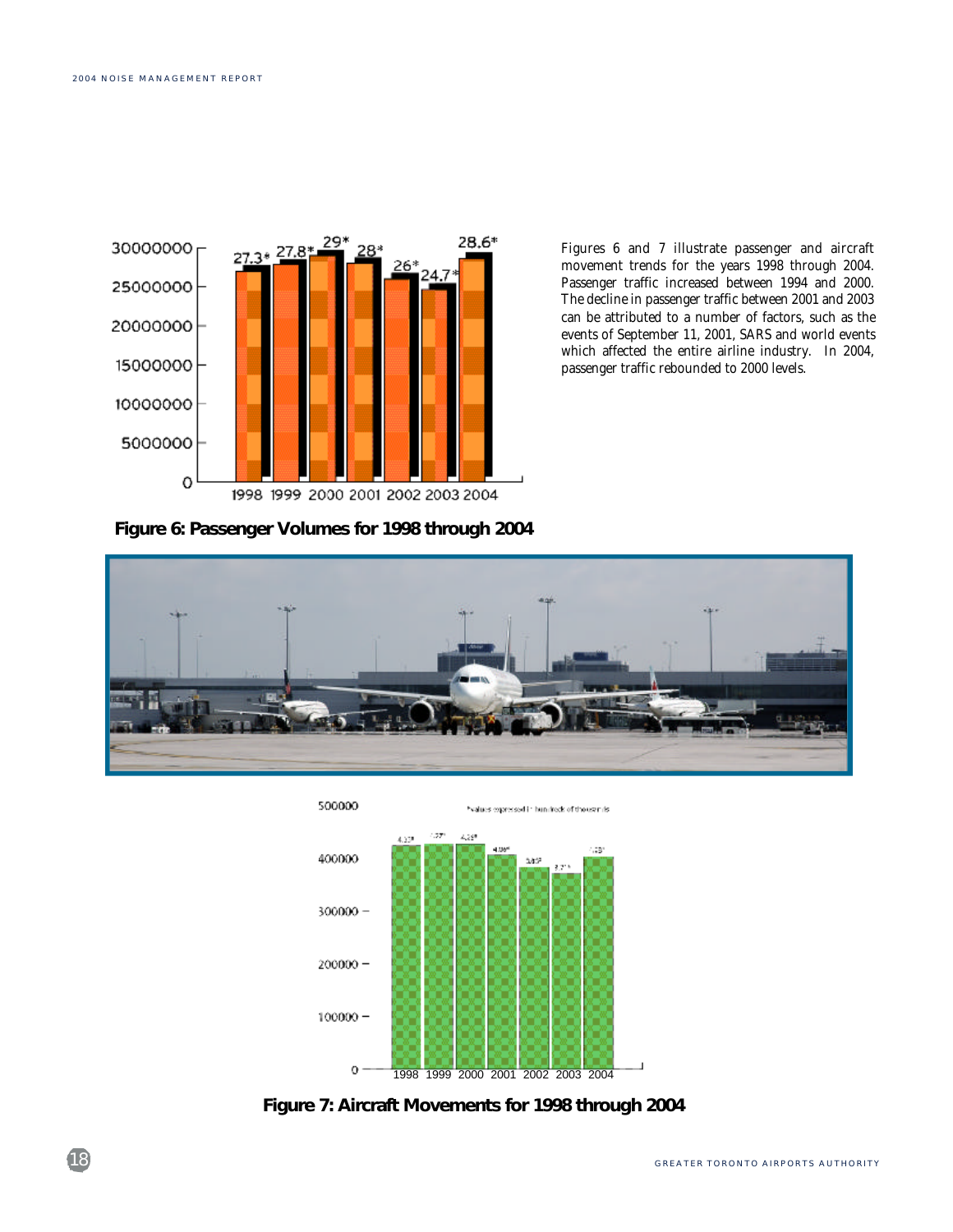

**Figure 8: Annual percentage of specific movements by aircraft type**

Figure 8 shows the annual percentage of specific movements by aircraft type that operate at Toronto Pearson. In 2004, 96 per cent of all jet aircraft operations were the manufactured, quietest Chapter 3 aircraft. Hushkitted, or retrofitted, aircraft accounted for approximately 4 per cent of all jet aircraft operations.

Accounting for just greater than half of all flights in 2004 were the Airbus A319, A320 & A321, the new generation Boeing 737, in addition to the Canadair Regional Jet (CRJ) and the Embraer Regional Jet (ERJ). These aircraft were all manufactured to meet Chapter 3 requirements and are among the quietest aircraft that operate at the airport.

Jet aircraft that have been hushkitted to conform to Chapter 3 regulations, such as the Boeing 727, 737-200 and McDonnell Douglas DC-9 accounted for 3 per cent of total operations at Toronto Pearson.

The most popular turboprop aircraft operating at Toronto Pearson in 2004 were the twin engine Dash-8 and the twin engine Beech 1900 representing 15 per cent of all flights at the airport.

| <b>ARRIVALS</b>  |                         |                              | <b>DEPARTURES</b> |                  |                   |  |
|------------------|-------------------------|------------------------------|-------------------|------------------|-------------------|--|
| <b>Runway</b>    | <b>Movements</b>        | <b>Complaints</b>            | <b>Runway</b>     | <b>Movements</b> | <b>Complaints</b> |  |
| Arrive 23        | 33084                   | 25                           | Depart 05         | 13993            | 18                |  |
| Arrive 24R       | 59521                   | 50                           | Depart 06L        | 44706            | 99                |  |
| Arrive 24L       | 10586                   | 10                           | Depart 06R        | 2747             | 12                |  |
| Arrive 33R       | 915                     | 35                           | Depart 15L        | 790              | 99                |  |
| Arrive 33L       | 8209                    | 249                          | Depart 15R        | 7                | $\boldsymbol{2}$  |  |
| Arrive 06R       | 6123                    | 6                            | Depart 24L        | 1314             | 10                |  |
| Arrive 06L       | 29686                   | 55                           | Depart 24R        | 41142            | 256               |  |
| Arrive 05        | 38785                   | 44                           | Depart 23         | 63895            | 154               |  |
| Arrive 15R       | 1224                    | 76                           | Depart 33L        | 16555            | 111               |  |
| Arrive 15L       | 11655                   | 62                           | Depart 33R        | 15886            | 141               |  |
| <b>Total Arr</b> | 199788                  | 612                          | <b>Total Dep</b>  | 201035           | 902               |  |
|                  |                         | <b>Total All Runways</b>     |                   | 400823           | 1514              |  |
|                  |                         | <b>Non Runway Complaints</b> | 34                |                  |                   |  |
|                  | <b>Total Complaints</b> |                              |                   |                  | 1548              |  |
| Notes:           |                         |                              |                   |                  |                   |  |

Other operations relate to missed approaches, ILS inspections, maintenance runups and helicopter operations

**Figure 9: Comparison of Aircraft Movements and Complaints by Runway Operation**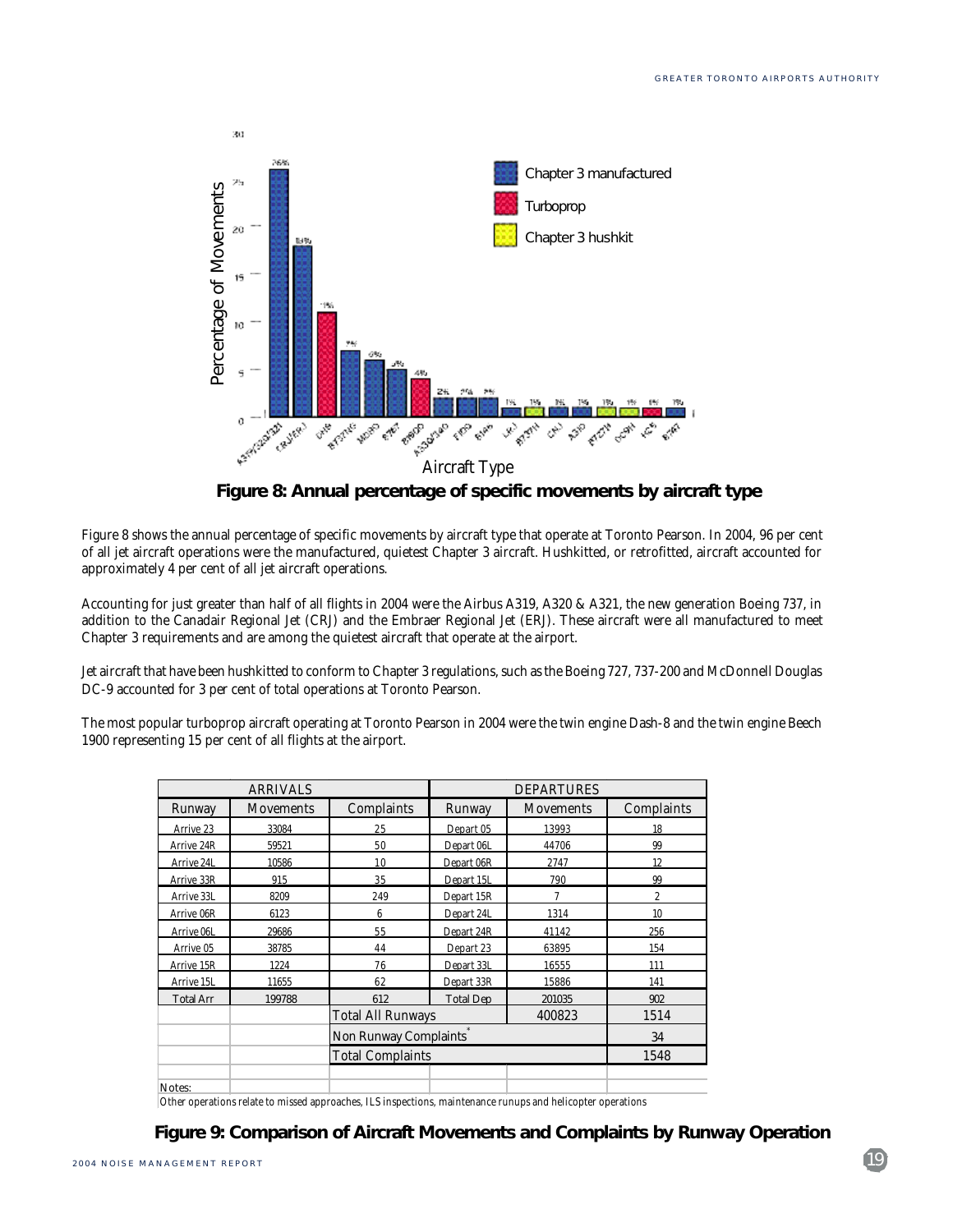Figures 9 & 10 illustrates a comparison of aircraft movements by runway to the number of complaints. In 2004 there were a total of 400,823 aircraft movements (arrivals and departures) at Toronto Pearson, while 1,548 complaints were registered with the GTAA's Noise Management Office.

1,514 of these complaints were registered against a particular runway operation.

The remaining 34 complaints were registered against: missed approaches; ILS inspections; maintenance runups and helicopter operations.

Complaints in the table relate to source of operation, not by geographic location (e.g., depart 33R rollback complaints are from south of the airport).



**Figure 10: Comparison of Noise Complaints by Runway Operation**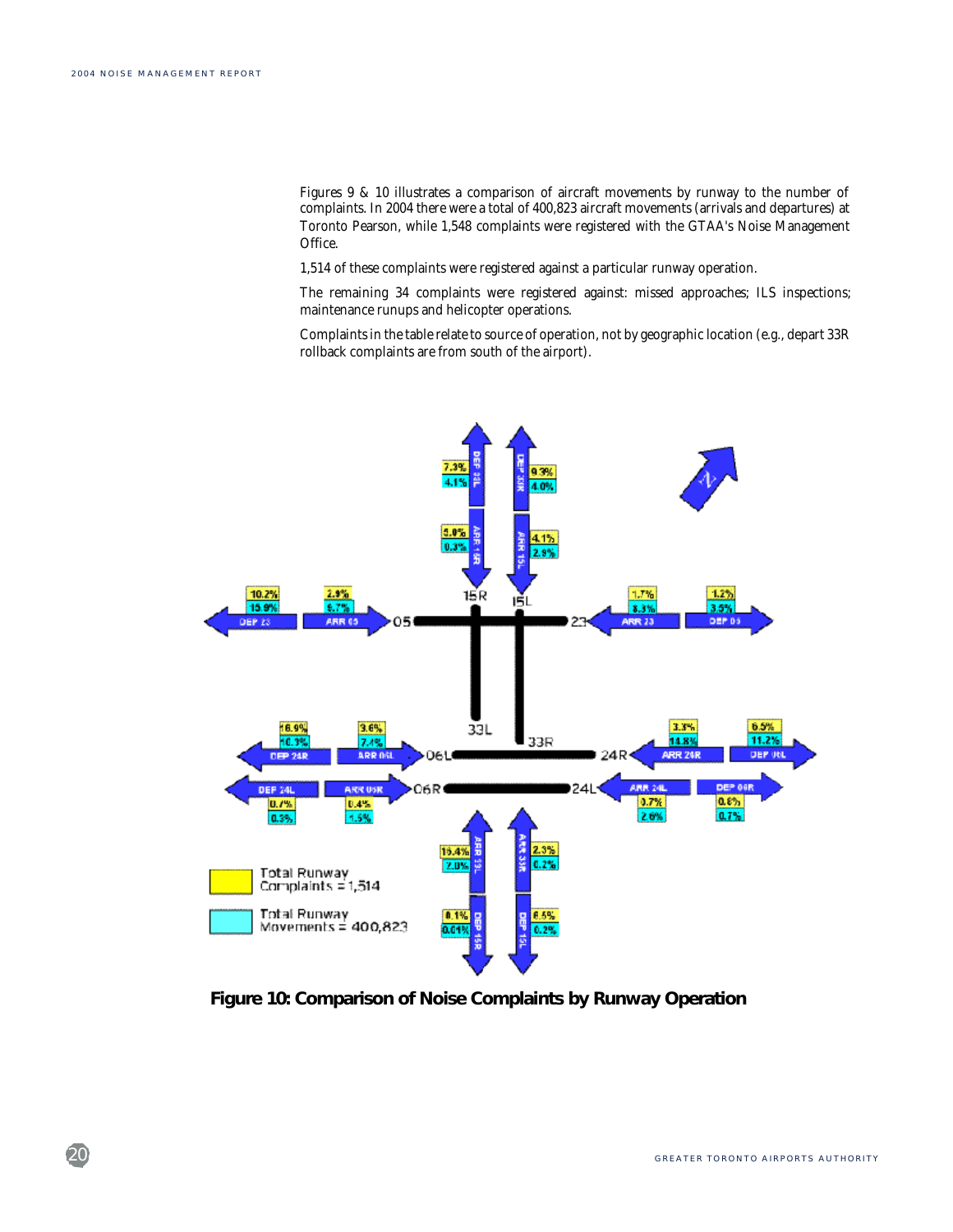

### **Figure 11: Monthly Comparison of Runway Movements and Noise Complaints**

As in the past, the number of complaints varies throughout the year however the top three months of complaints registered occurs during the summer months for two main reasons.

The first coincides with the fact that during the warm summer months, the exposure to noise by the surrounding community is greatest given the greater use of outdoor space. The second reason has to do with Phase 1 of the Airport Development Program which saw the closure of Toronto Pearson's busiest runway, 05/23, during the summer months. With this closure, a significant portion of the operations were moved to other runways and therefore a higher frequency of arrivals and departures were seen on other flightpaths.

With the 3-year phasing of the 05/23 project, it is expected that this trend in complaints may continue over the next few summers.



In 2004, the majority of complaints by operation were associated with aircraft departures.

This can be attributed to the fact that departures are generally noisier than arrivals and thus impact a greater number of residential areas due to its larger noise footprint.

\*Other Operations relate to missed approaches, ILS inspection, maintenance runups and helicopter operations.

**Figure 12: Noise Complaints by Operation**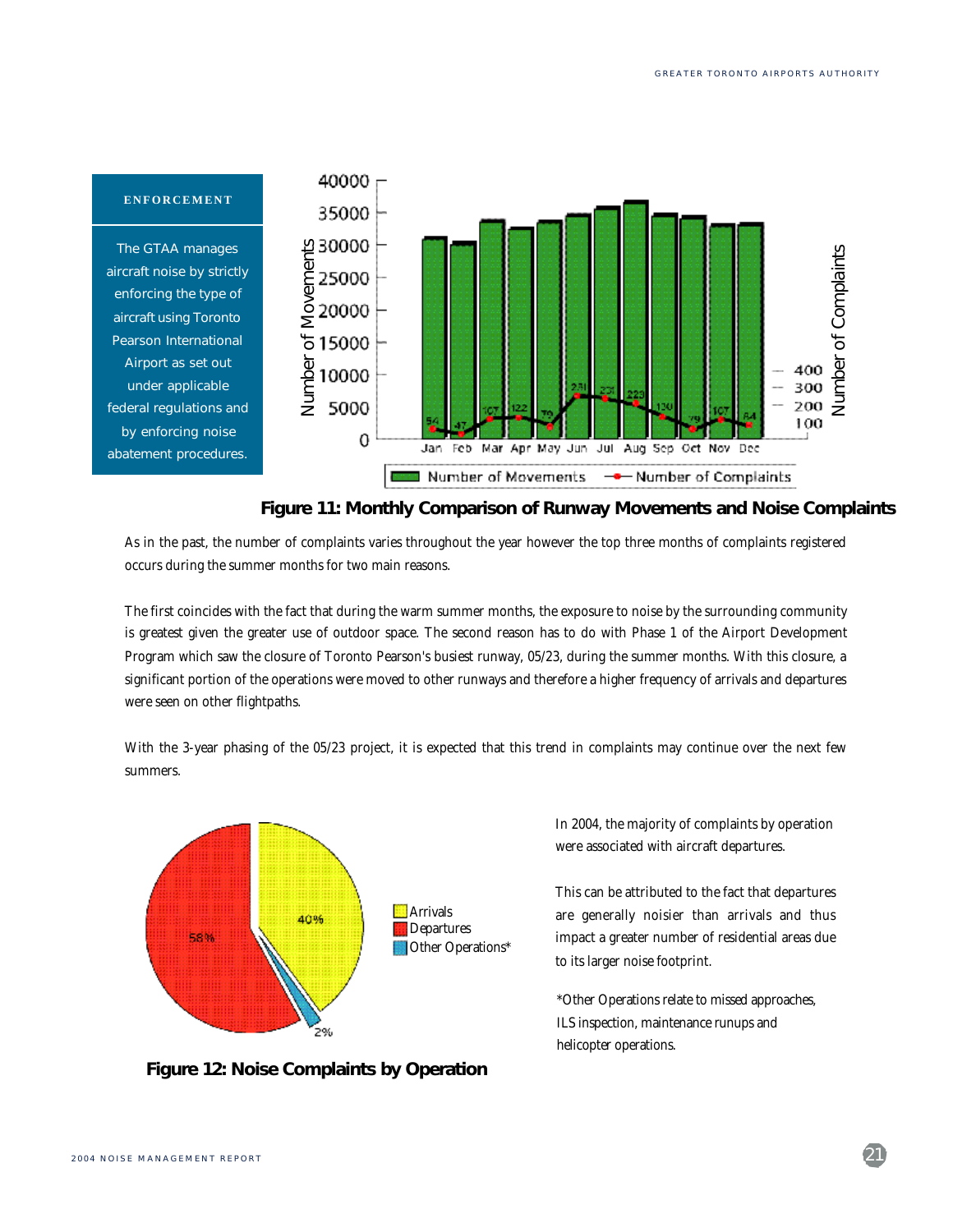

**Figure 13: Monthly Comparison of Noise Complaints and Callers**



### **Figure 14: Comparison of Noise Complaints by Municipality**

Figure 14 illustrates the total number of noise complaints and callers by municipality. In this case, Brampton had 160 complainants who registered 351 individual complaints. In 2004, one Brampton resident accounted for 11 per cent (40) of the total complaints registered. In Mississauga there were 167 complainants registering 722 individual complaints, with 26 per cent (189) complaints registered from one Mississauga resident, while in Toronto there were 213 complainants accounting for 460 complaints. 23 (5 per cent) individual complaints were registered from one resident in Toronto.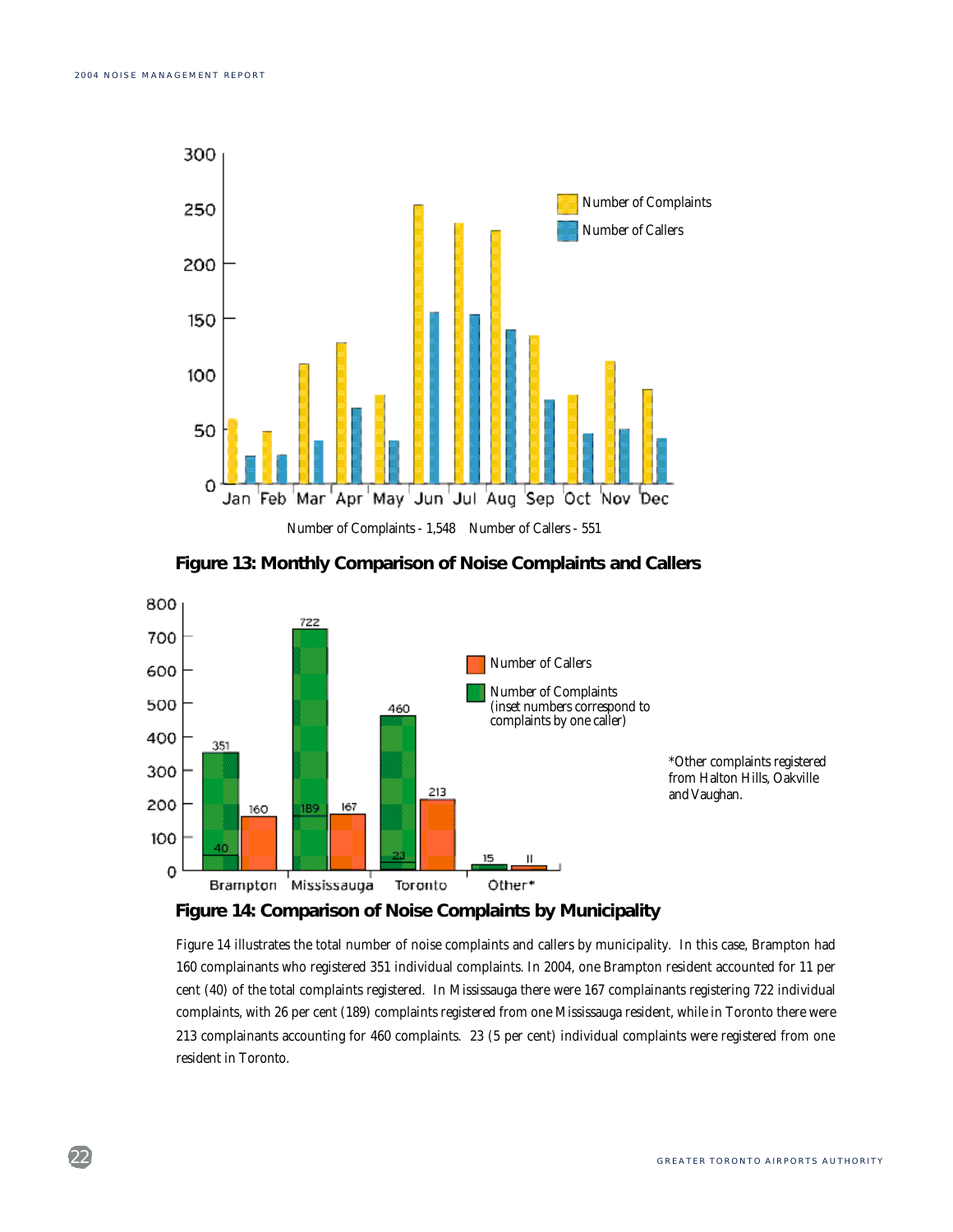

**Figure 15: Top 5 Callers vs. All Other Callers**

| <b>NMT</b> Location | J<br>F            | М    | М<br>A | J          | J<br>A | s<br>$\bf{0}$ | N           | D   |
|---------------------|-------------------|------|--------|------------|--------|---------------|-------------|-----|
| <b>NMT</b>          | Location          | Jan  | Feb    | <b>Mar</b> | Apr    | Oct           | <b>Nov</b>  | De  |
| <b>Toronto</b>      |                   |      |        |            |        |               |             |     |
|                     | West Humber       | 58.0 | 58.3   | 60.6       | 60.2   | 5%9.4         | 60.0        | 60. |
| $\overline{2}$      | Humberlea         | 57.6 | 57.9   | 60.2       |        | 59.5          | 59.2        |     |
| 3                   | St. Eugene's      | 57.6 | 56.4   | 57.6       | 57.8   | 5650.5        | 56.2        | 58. |
| 4                   | Markland          | 54.8 | 54.6   | 56.0       | 56.0   | 5559.6        | 55.3        | 56. |
|                     | James S. Bell     | 55.4 | 55.2   |            | 55.7   | 554.7         | 55.7        | 56. |
| 30                  | Richview          |      |        |            |        | $ -$          |             |     |
| 31                  | <b>Blackfriar</b> |      |        |            |        |               | 64.5        | 64. |
| <b>Mississauga</b>  |                   |      |        |            |        |               |             |     |
| 5                   | Garnetwood        | 54.3 | 53.3   | 55.8       | 55.2   | 54549.6       | 55.7        | 57. |
| 6                   | Hwy 401 & Hwy 403 | 60.0 | 60.3   | 64.0       | 64.1   | 633.7         | 60.6        | 60. |
| 8                   | Derry East        |      | ٠      |            |        | $ -$          |             |     |
| 9                   | Meadowvale        | 56.7 | 56.4   | 59.3       | 59.7   | 5959.1        | 59.5        | 57. |
| 10                  | <b>Bren Road</b>  | 58.1 | 58.5   | 60.0       | 59.3   | 605R          | <b>57 4</b> | 56  |

Notes: 1. NMT #8 out of service due to building construction on the property.

2. NMT #21 - New location installed March 2004.

3. NMT #25 - New location installed March 2004.

4. NMT #26 - New location installed March 2004.

5. NMT #27 - New location installed March 2004.

6. NMT #30 - New location installed November 2004.

7. NMT #31 - New location installed May 2004

8. Noise level data provided for NMTs that were active over 75% of the time. Software problems with new NMTs (#21, 25, 26, 27, 30 & 31) resulted in limited data for some months.

### **Figure 16: Noise Monitoring Terminal Monthly Leq (dBA)**